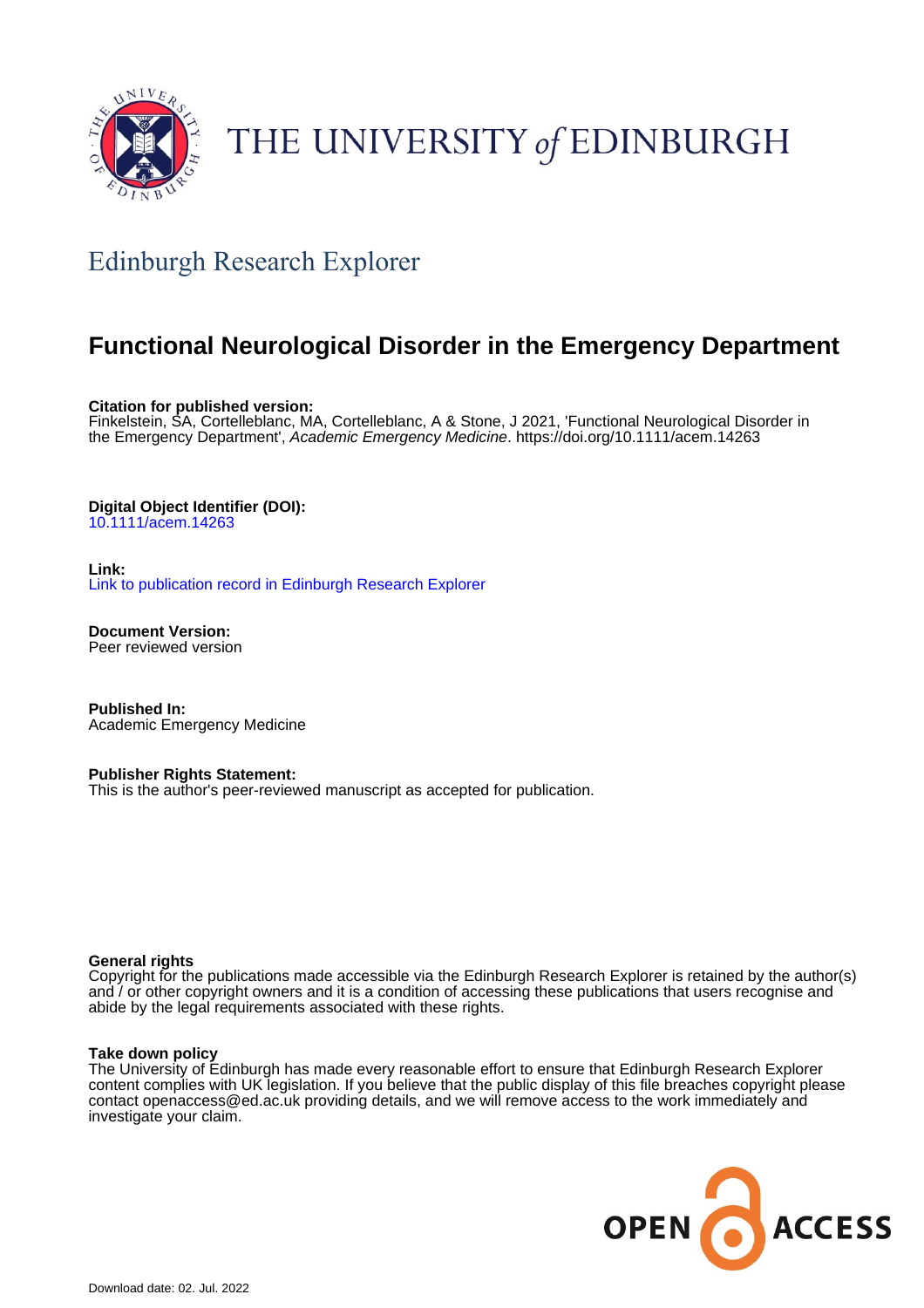|   | <b>Functional Neurological Disorder</b> |
|---|-----------------------------------------|
| 2 | in the Emergency Department             |
|   |                                         |

#### **ABSTRACT**

 We provide a narrative review of functional neurological disorder (FND, or conversion disorder) for the emergency department (ED). Diagnosis of FND has shifted from a 'rule-out' disorder to one now based on the recognition of positive clinical signs, allowing the ED physician to make a suspected or likely diagnosis of FND. Pubmed, Google Scholar, academic books, and a hand search through review article references were used to conduct a literature review. We review clinical features and diagnostic pitfalls for the most common functional neurologic presentations to the ED, including functional limb weakness, functional (non-epileptic) seizures, and functional movement disorders. We provide practical advice for discussing FND as a possible diagnosis and suggestions for initial steps in workup and management plans.

#### **INTRODUCTION**

 Functional neurological disorder (FND), also called conversion disorder, is an involuntary change in motor or sensory function, where clinical findings provide evidence of incompatibility 18 or incongruency with other recognized neurological or medical disorders.<sup>1</sup> Patients with FND may present acutely to the Emergency Department (ED) with symptoms similar to epileptic 20 seizure, stroke, or other neurological conditions.<sup>2</sup> These patients often have a high return rate to 21 the  $ED<sup>3</sup>$  and their symptoms have traditionally been seen as difficult to manage in the ED setting. Shorter time from symptom onset to diagnosis is an important positive prognostic 23 factor,<sup>4</sup> demonstrating the importance of identifying these patients in an acute care setting. In recent years, understanding of and clinical practice around FND have changed substantially. There has been increasing research in evidence-based diagnosis in this patient group, focusing on 26 the use of positive clinical signs to make a 'rule in' diagnosis.<sup>1</sup> Emerging evidence regarding the neural basis of FND and its treatment places it at the interface between neurology and psychiatry. In this new paradigm, ED physicians are well-positioned to raise FND as a possible diagnosis with the patient, helping to improve outcomes and decrease unnecessary healthcare utilization.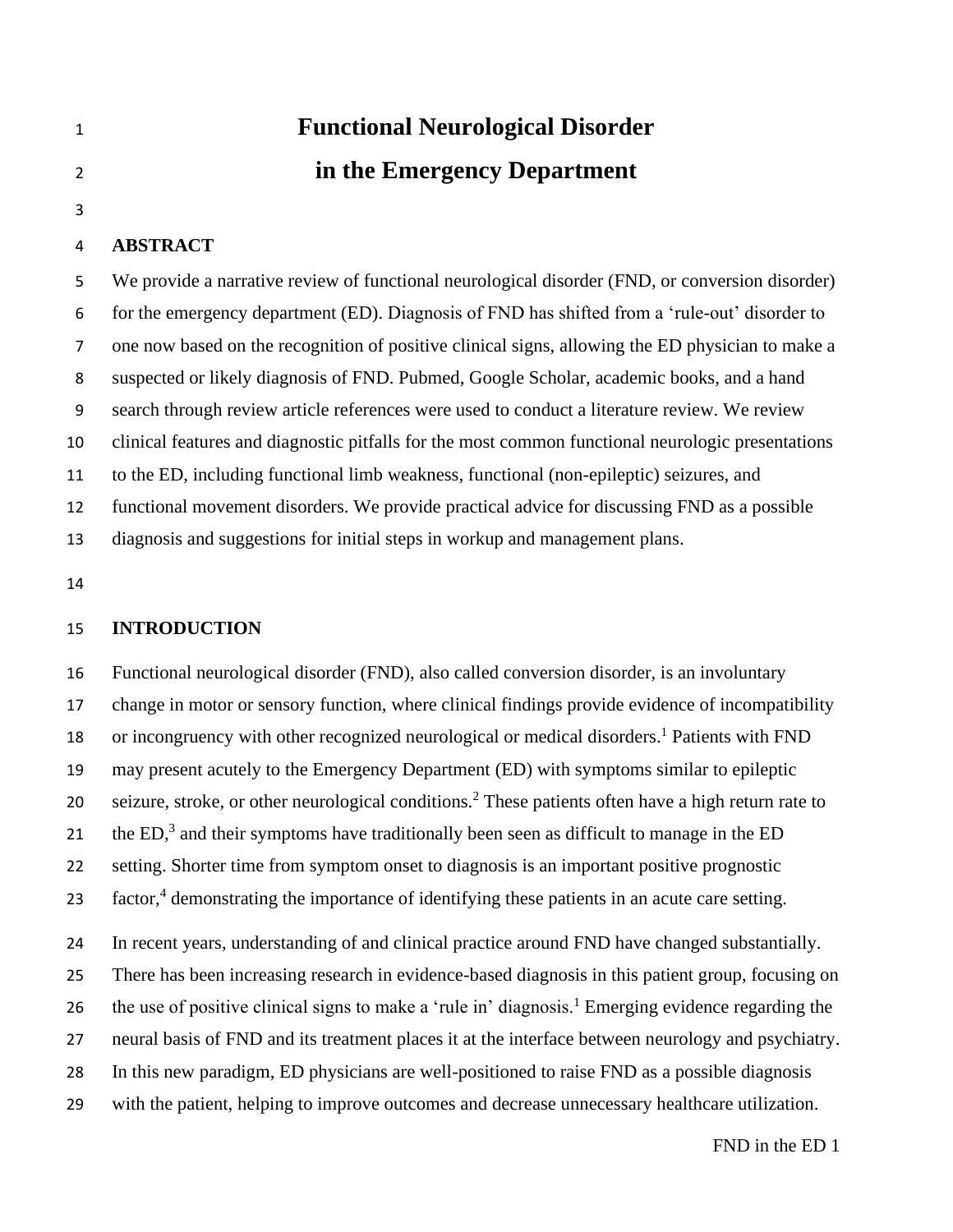This review aims to make the recognition of FND more accessible to the emergency physician,

such that they can consider it as a likely or suspected diagnosis. We discuss in detail positive

clinical signs observed in the most common functional neurological disorders presenting to the

ED. Common diagnostic pitfalls are addressed, as well as an approach to diagnostic testing. We

then discuss how to have a conversation with patients about a possible FND diagnosis and first

steps in management.

#### **Methodology**

A panel of four physicians co-authored this paper: two neurologists with subspecialty expertise

in FND (JS and SF), a general neurologist (AC), and a board-eligible emergency physician

(MC). All authors agreed on an outline of important sections to include in the article at the

beginning of the project. Various search strategies (e.g., Pubmed, Google Scholar, academic

books, hand search through review article references) were then used to identify evidence-based

and up-to-date references for each section. References were reviewed and evaluated for

relevancy, and included based on review by all authors.

#### **A Brief Word on Terminology**

 Terminology regarding functional disorders has evolved over time. Some terms, including 'psychogenic,' 'psychosomatic' and 'conversion' disorder, along with 'somatization,' presume an exclusively psychological cause, which is often not evident. 'Non-organic' suggests a dualism of brain and mind and 'medically unexplained' suggests a problem where we have no idea about etiology, diagnosis, or treatment. Terms like 'hysteria' or 'pseudoseizures' are pejorative or suggest a problem that is faked. The research community have supported the use of the term 'functional neurological disorder' as one that is etiologically agnostic. FND seizures will be referred to in this paper as functional seizures, but are alternatively referred to in the literature as dissociative, psychogenic or non-epileptic seizures or attacks.

 Factitious disorder is the deliberate feigning of symptoms without external motivators, while malingering is deliberate feigning for the purposes of secondary gain such as financial benefit.

These are distinguished from FND by their intentionality – FND symptoms are unintentional and

involuntary (See 'Dealing with Doubt' section).

#### **EPIDEMIOLOGY**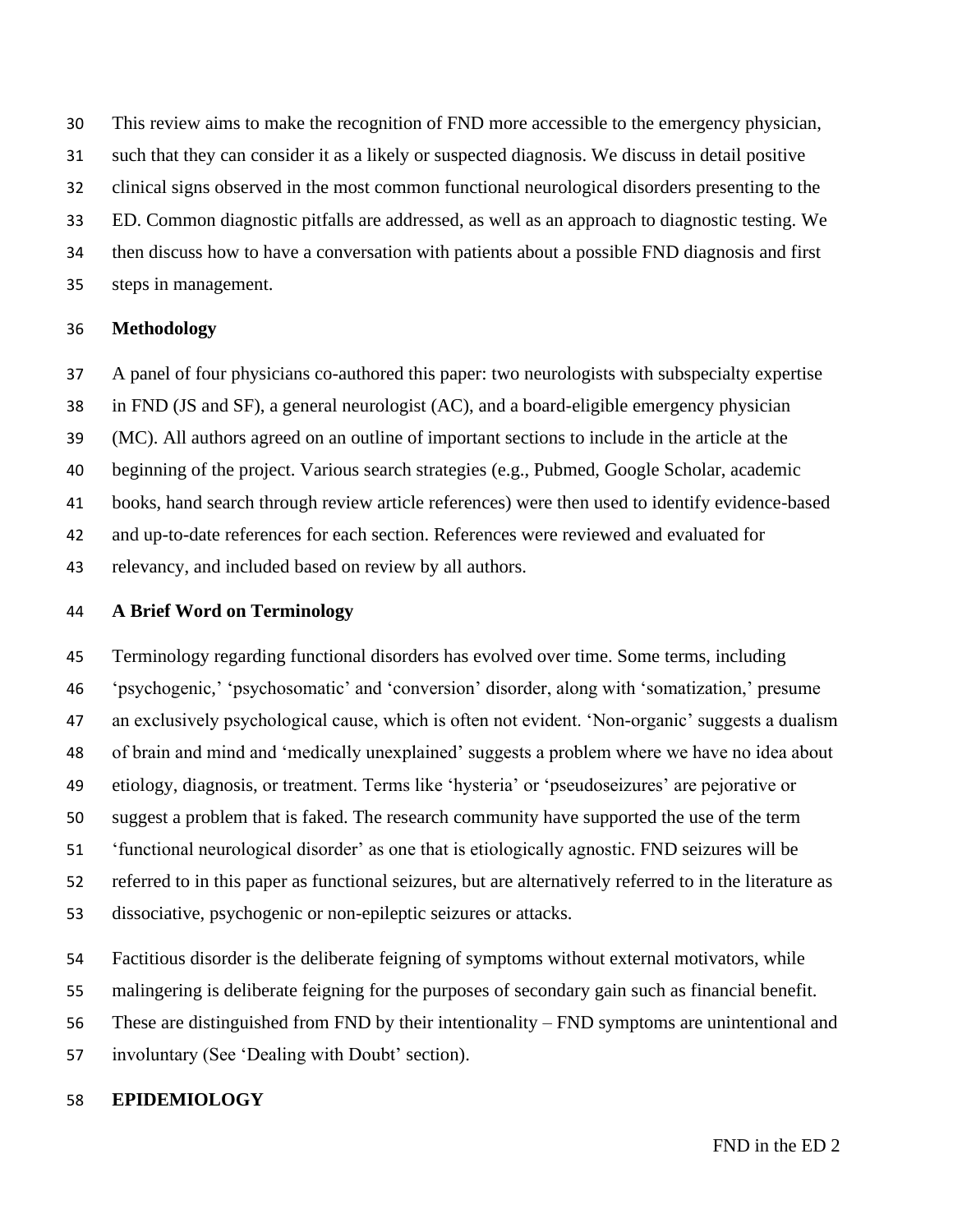The overall prevalence of FND in the ED has been reported as 0.4 to 4%, although studies likely 60 underestimate rates due to inconsistency in diagnostic coding and under-recognition.<sup>5,6</sup> Patients 61 with FND account for 9% of all acute neurological admissions.<sup>7</sup> Functional seizures represent 62 around 10% of all seizures in the  $ED$ ,<sup>8</sup> and of patients presenting with refractory status 63 epilepticus resulting in ICU care, 25% have FND seizures and not epilepsy.<sup>9</sup> Up to one third of 64 patients with functional seizures will develop functional status epilepticus, often with accompanying ED visits. Of patients presenting with acute onset motor or sensory symptoms, up to 25% of cases have been found to be stroke mimics, with about 1 in 10 of those representing 67 patients with functional neurological symptoms.<sup>11–13</sup> Patients with functional disorders, including FND, have a higher utilization of ED care correlating with higher healthcare costs, 69 even after they have received a diagnosis.<sup>3,14</sup> Moeller et al., when examining diagnostic accuracy of neurological disorders in the ED, found that functional disorders were the leading cause of 71 misdiagnosis of neurological presentations.<sup>15</sup> Costs of ED treatment for FND in 2017 among around 40,000 adults and children from a population of around 130 million US citizens was \$163 million, compared to \$135 million for refractory epilepsy.<sup>5</sup> 

#### **PATHOPHYSIOLOGY**

 Previous etiological ideas for FND were exclusively psychological. New ideas about the pathophysiology of FND retain the importance of psychological models, but introduce a 77 neurobiological perspective that places FND at the interface of the brain and mind.<sup>16-19</sup> Research using functional imaging suggests that these disorders are associated with dysfunction of brain networks involved in attention and perception, sense of agency, and prior sensorimotor expectations (Figure 1). A number of functional neuroimaging and neurophysiologic studies have demonstrated differences in activations between patients with FND, healthy controls and participants asked to feign symptoms. Symptom generation and maintenance is likely due to a combination of predisposing, precipitating, and perpetuating factors. These arise from the patient's biology, cognition, environmental factors, previous experiences, and in some cases acute triggers, which are more often a pathophysiological experience such as injury or migraine, 86 than a psychological one.  $20-23$ 

 Dysregulation of attention is a major component of FND. Most people are likely familiar with the effect of focused attention on the self altering the outcome of an intended action - for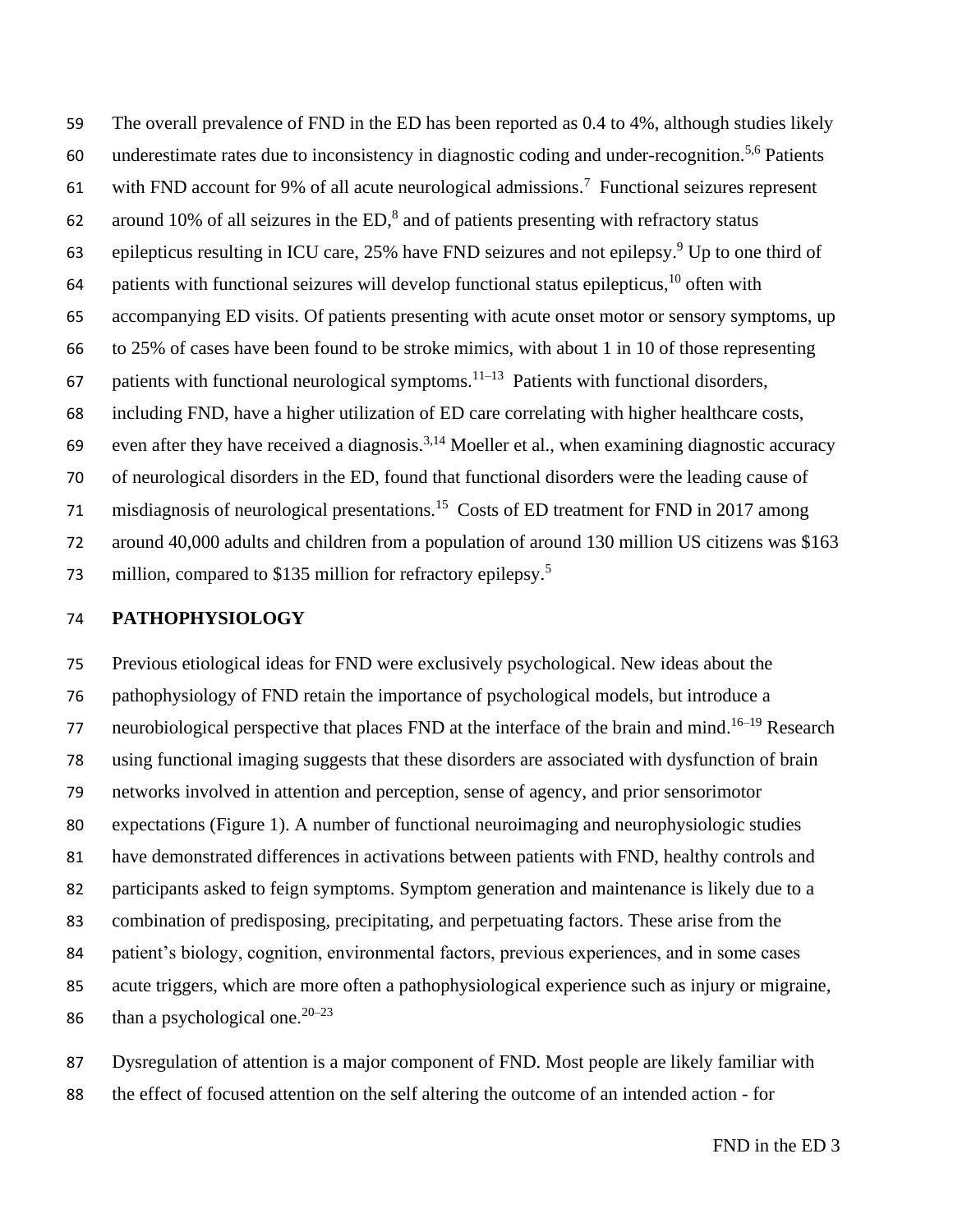example, being more likely to mix up one's words during a public speaking engagement. Our nervous system is designed to balance 'bottom-up' sensory information travelling from the body to the brain with 'top down' predictions about what that sensory information will be. 92 Dysregulation of this system in patients with FND is supported by electrophysiologic studies.<sup>24,25</sup> There appears to be an abnormally high amount of involuntary attention directed towards 94 symptom-related prior beliefs and expectations, serving to reinforce and perpetuate symptoms.<sup>26</sup> This may explain why FND symptoms tend to improve with distraction, which physiotherapists 96 capitalize on to treat FND motor symptoms. $27,28$ 

#### 97 **MAKING THE DIAGNOSIS OF POSSIBLE OR LIKELY FND**

 The basis for FND diagnosis is the demonstration of clinical features of internal inconsistency (reversibility) and/or to a lesser extent incongruency with known patterns of structural neurological disease.<sup>29</sup> This is done primarily by looking for positive clinical signs of these 101 disorders.<sup>29</sup> No clinical sign in isolation should be taken as confirmation of a functional disorder. Importantly, the need for a stressor preceding onset of physical symptoms has been removed from the DSM-5. In the absence of an established therapeutic relationship, as would be typical in the ED, we suggest avoiding routinely questioning patients about past trauma. While it is a risk factor for FND, occurring in 10-30%, diagnosis should not be based on its presence or absence, and harm can be done by bringing this up with patients if they are not prepared to talk about it.

107 In gathering the history, care should be given, as always, to taking the patient's symptoms

108 seriously. Practically, this can include making statements indicating that these symptoms are

109 familiar, that this is a real problem, and that you believe them.<sup>30</sup> It is important to ask about the

110 amount of disability the symptoms are causing for the patient on a day-to-day basis.<sup>31</sup>

#### 111 **Functional Limb Weakness**

112 Functional limb weakness is one of the most common presentations of FND to the  $ED<sub>i</sub><sup>2</sup>$  and can

113 present similarly to a variety of structural disorders including stroke and demyelinating lesions.

114 About half of patients with functional limb weakness will present with acute onset of

115 symptoms.<sup>32</sup> One or any combination of limbs can be affected, although unilateral symptoms are

the most common.<sup>20,33</sup> Often when there is only one limb that feels weak, subtle weakness will

117 also be found in the other ipsilateral 'normal' feeling limb on examination.<sup>34</sup>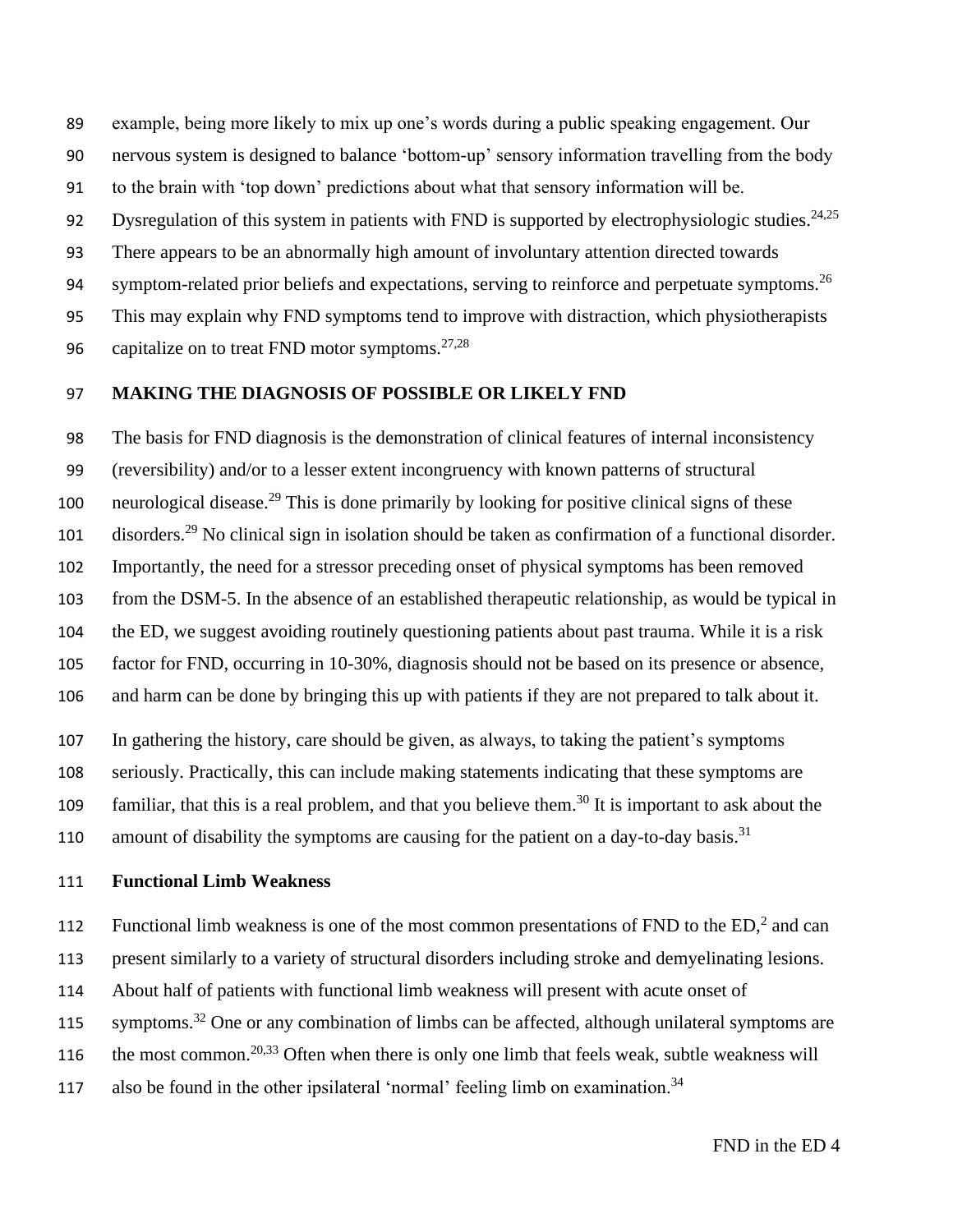Patients may subjectively note that their limb feels heavy, like it is 'not there,' or 'not a part' of

- them.<sup>34</sup> If the upper limb is affected, patients may report frequently dropping things. If the lower
- 120 limb is affected, patients may drag their leg behind them,  $20,35$  or find their knee giving way
- 121 leading to falls.<sup>34</sup> Sensory symptoms, in conjunction with weakness, are very common.<sup>34</sup>

 A variety of clinical signs have been studied to aid in diagnosis of functional limb weakness (Table 1; Figure 2; Figure 3). Current data regarding sensitivity and specificity of clinical signs are limited, and needs to be interpreted with caution. For example, specificity of Hoover's sign has been reported as 100% in two studies,  $36,37$  but infrequently present in patients with structural neurological disease in another.<sup>20</sup> Similarly, drift without pronation as a sign of functional arm 127 weakness has a reported high specificity of 93-95%.<sup>38</sup> However, most providers would agree that this can be seen in clinical practice in a variety of non-FND patients. Caution in interpretation should be taken when only one positive sign is present, when they are only mildly positive, or when there is significant pain. Patients with neglect or apraxia may also have falsely positive signs.<sup>34</sup> We present the reliability of these signs in Table 1 as a composite of the data available and author consensus based on clinical experience.

#### **How Do I Know It's Not a Stroke?**

 Stroke and transient ischemic attacks, as well as other stroke mimics, will necessarily be on the differential for acute onset neurological symptoms, and **typical stroke protocol should be followed in the initial workup of these patients**. Data from a systematic review and a meta- analysis show that FND represents between 7-15% of stroke mimics, making it only slightly less 138 common than stroke mimics related to migraine or seizure.<sup>12,13</sup> If the diagnosis remains uncertain, patients can usually be treated safely with tPA: the rate of symptomatic intracerebral hemorrhage in stroke mimics is 0-0.5%, with systemic hemorrhage and angioedema being 141 similarly rare.<sup>46–50</sup> Other potential harms of giving tPA to a patient with FND include increased cost, with one study showing a median excess cost for stroke mimics given tPA to be over \$5000 143 USD per admission,<sup>51</sup> as well as a potential for adverse psychological impact. On balance, it is likely best to err on the side of over-treating, rather than under-treating, with tPA in cases of uncertainty when patients otherwise meet criteria for thrombolysis.

**Functional Sensory Loss**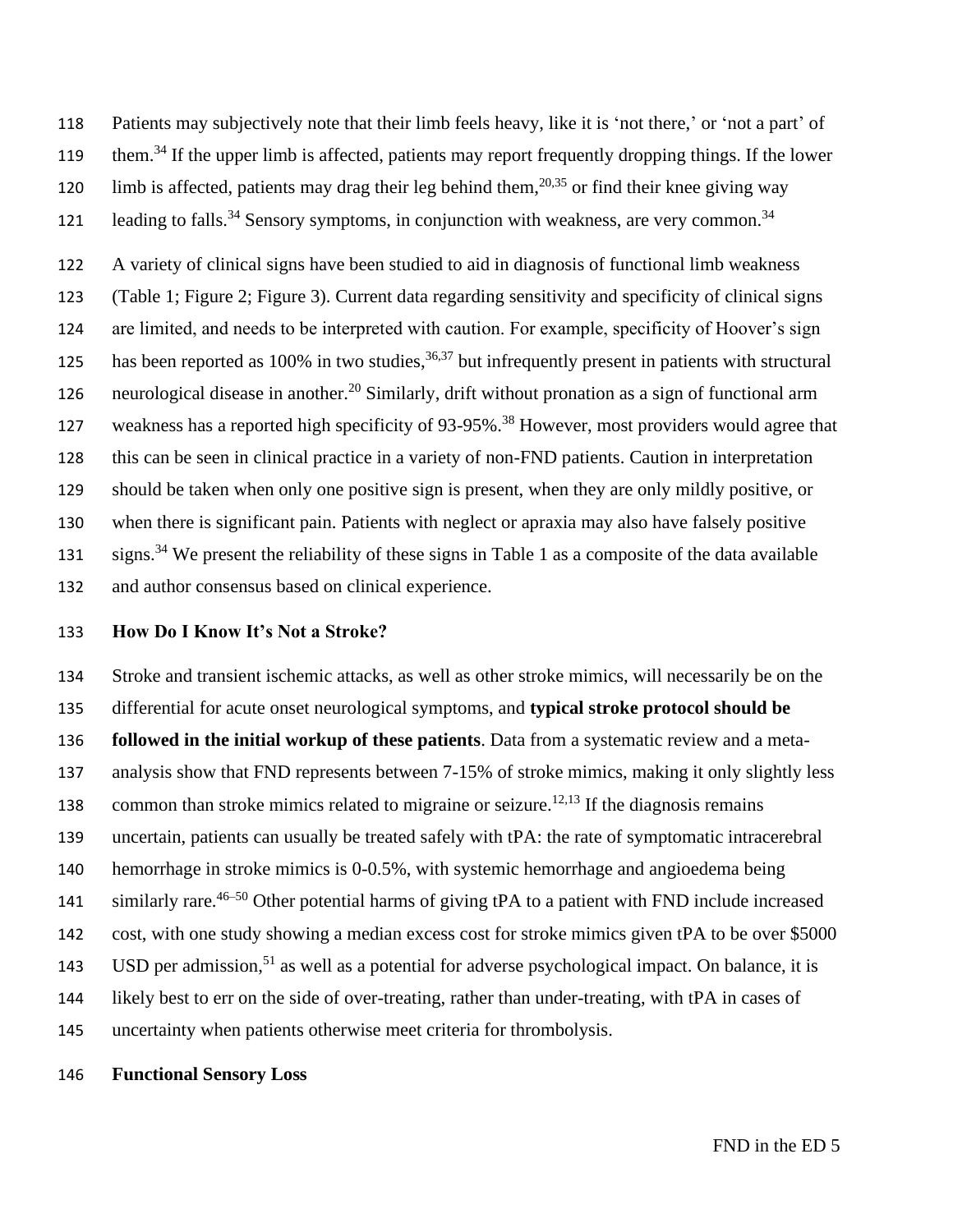147 Sensory symptoms in FND range from pain or a 'pins and needles' sensation, to heaviness or numbness.<sup>52,53</sup> It may be useful to look for motor signs of FND, such as a Hoover sign, as these 149 often occur in conjunction with sensory changes and can help put the sensory symptoms in a 150 broader clinical context.<sup>54</sup> Sensory testing on examination is necessarily subjective and prone to 151 bias, both on the part of the patient and the examiner.<sup>55</sup> The clinical signs for functional sensory 152 loss have not been found to be reliable in terms of differentiating from structural sensory loss.<sup>53</sup> 153 For example, reliability for splitting of vibration sense across the sternum or forehead varies 154 widely across studies, ranging from 50-95% for sensitivity and 14-88% for specificity.<sup>38</sup>

#### 155 **Functional Seizures**

 Functional seizures are perhaps the most well-studied of all functional disorders, and several attempts have been made to determine the reliability of various distinguishing features from 158 epilepsy. Patients often report warning symptoms of autonomic arousal prior to the event.<sup>56–60</sup> They may also report dissociation – a feeling that the world or their body is disconnected from them.<sup>56,61,62</sup> A note of caution: symptoms of autonomic arousal and dissociation can also precede focal onset seizures as well as syncopal episodes.

 A detailed history from the patient and any witnesses to the event should be taken, going over any warning symptoms, ictal features, and post-ictal state. Examining any video the patient or their family members have of similar events can help greatly with diagnosis.<sup>63</sup> Table 2 lists selective features that have been shown to be useful in differentiating between functional and epileptic seizures. The sum of the clinical signs and history, rather than one clinical sign provided, should be taken as a whole to determine whether the episode is likely a functional 168 seizure.<sup>64</sup> We strongly discourage maneuvers that may harm an individual, such as dropping the patient's arm on to their face. These tests are diagnostically unhelpful as they will often be negative in dissociative states, even when the patient is able to experience them. For a patient in a persistent unrousable state, to assess responsiveness, a high-pitched tuning fork applied to the 172 nostrils is a kinder and more effective stimulus.<sup>65</sup>

173 While the majority of functional seizures are convulsive, thrashing, or tremulous events, about 174 30% of patients will have events that resemble syncope, in which they fall down, are still, and 175 unresponsive.<sup>38</sup> For these types of events, a phenotype of sudden collapse to the ground, with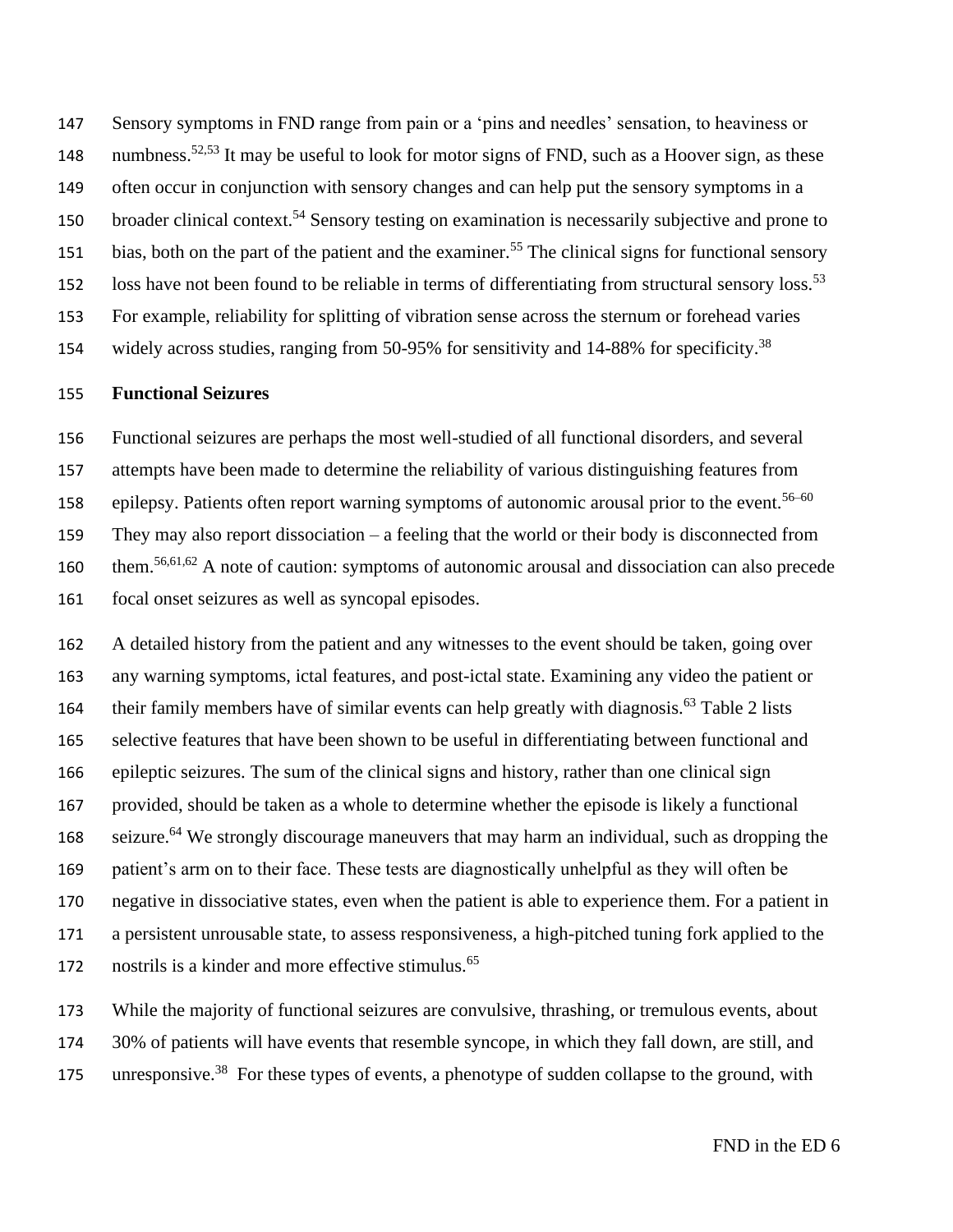eyes closed, and documentation of two or more minutes of loss of consciousness is highly 177 specific for a functional disorder etiology.  $38,66,67$ 

 Research on biomarkers to differentiate functional from epileptic seizures has thus far not proven helpful. Serum lactate and prolactin levels may be raised in epileptic seizures as compared to functional seizures, but levels are highly dependent on timing in relation to the seizure and can 181 be elevated in functional seizures.<sup>68–70</sup> For example, one study asking participants to feign a seizure demonstrated an increase in lactate levels from baseline.<sup>71</sup> Similarly, elevation of creatine kinase (CK) or white blood cell count, while possibly more common after an epileptic seizure in comparison to a functional seizure, are non-specific and should not be relied upon for 185 diagnosis.

#### **Functional Movement Disorders**

 Functional movement disorders are the second most common cause of acute movement disorders 188 presenting to the ED.<sup>78</sup> The primary characteristics of functional movement disorders are that they diminish or resolve with distraction and/or entrain (change frequency to match that of other 190 motor tasks).<sup>79–81</sup> Movements may be sudden in onset and have spontaneous remissions. The affected body part may change over time. Do not assume that just because the movement appears to be 'bizarre' that it relates to a functional disorder. Many movement disorders can appear strange, such as task specific dystonia or stiff person syndrome, emphasizing the need for a neurologist to usually be involved in making a diagnosis.

 In the case of functional tremor, it may be present at rest, with sustained postures, or on action. Look for variability in frequency, rhythm, and axis or direction (but not amplitude, as this can 197 vary in a number of tremor etiologies).<sup>82</sup> Improvement with distraction may be seen while taking a history, or may require the examiner to ask the patient to perform other motor tasks with a non-199 affected body part.<sup>79</sup> Entrainment can be demonstrated by asking the patient to copy a rhythmic 200 movement with an unaffected limb, such as finger tapping. In functional tremor, tremor will either improve, change to match the frequency of the voluntary movement, or the patient will have trouble copying the movement.

#### **FND and Suspected Cauda Equina Syndrome**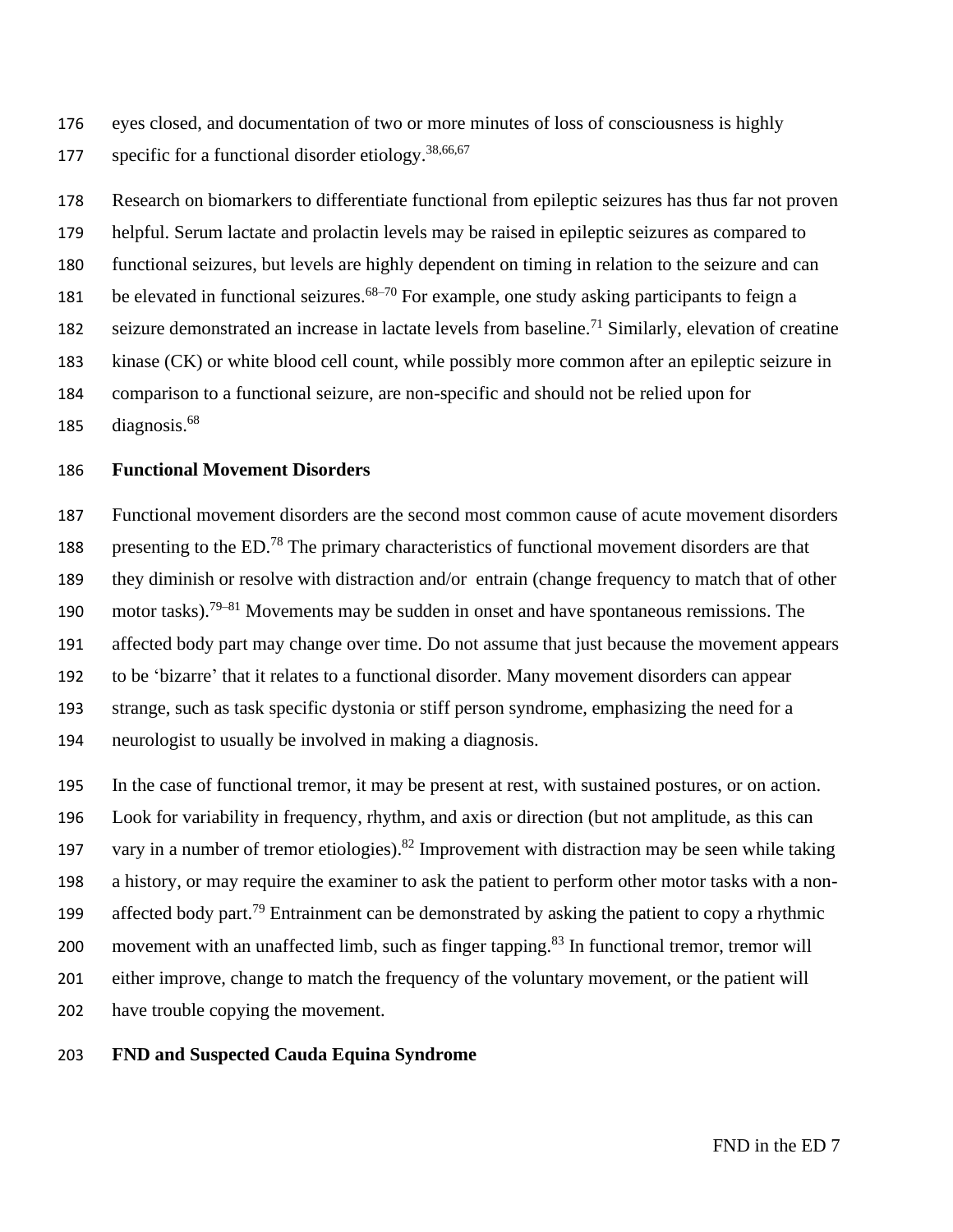Over 50% of patients presenting with cauda equina syndrome (CES) will have normal imaging 205 ('scan negative CES').<sup>84,85</sup> Recent studies have pointed to a high frequency of associated FND symptoms and signs, especially lower limb weakness FND signs, in these patients.<sup>86</sup> Patients with scan-positive CES are more likely to have diminished or absent ankle jerks than scan- negative patients (78% vs 12%). Abnormal anal sphincter tone on digital rectal examination and high post-void residual volume (200 or 500 cc) have *not* been shown to be clinically useful 210 differentiators.<sup>87</sup> Ultimately, given the potential morbidity of CES, no historical features or clinical signs remove the need for urgent neuroimaging. If imaging fails to identify a structural etiology, however, then discussing FND as a possible contributor to symptoms may be appropriate.

#### **Diagnostic Pitfalls**

 The diagnosis of possible or likely FND should usually be made on the basis of positive clinical features, usually from the physical examination (including seizure semiology), not from the 217 clinical history. Table 3, adapted from Stone  $2013<sup>74</sup>$  addresses some common misconceptions that may unduly sway a physician towards or away from a diagnosis of FND.

#### **Psychiatric Comorbidity**

 Many patients with FND have a comorbid psychiatric disorder, such as depression or anxiety, which can complicate their presentation to the ED. Rates of depression amongst patients with FND are likely between 20-40%,  $89-91$  and rates of anxiety around 40%. <sup>92</sup> Rates of psychiatric comorbidity are higher in FND patients (two-thirds to three-quarters of patients) than in other 224 neurology patients with similar levels of disability (one-half to two-thirds of patients).<sup>20,90,91,93</sup> Co-morbid personality disorder may also be present in patients with FND at rates increased from 226 those in the general population.<sup>94</sup> Despite the higher rate of psychiatric disorders in the FND population, not all FND patients have a psychiatric diagnosis (indeed, up to one third may not). As such, psychiatric comorbidity is best seen as a risk factor, rather than a causative factor, for FND. In patients who do present with clear psychiatric symptoms, ensuring that these are optimally managed is often necessary for patients to engage meaningfully in therapy for FND symptoms.

#### **DEALING WITH DOUBT: IS MY FND PATIENT FAKING THEIR SYMPTOMS?**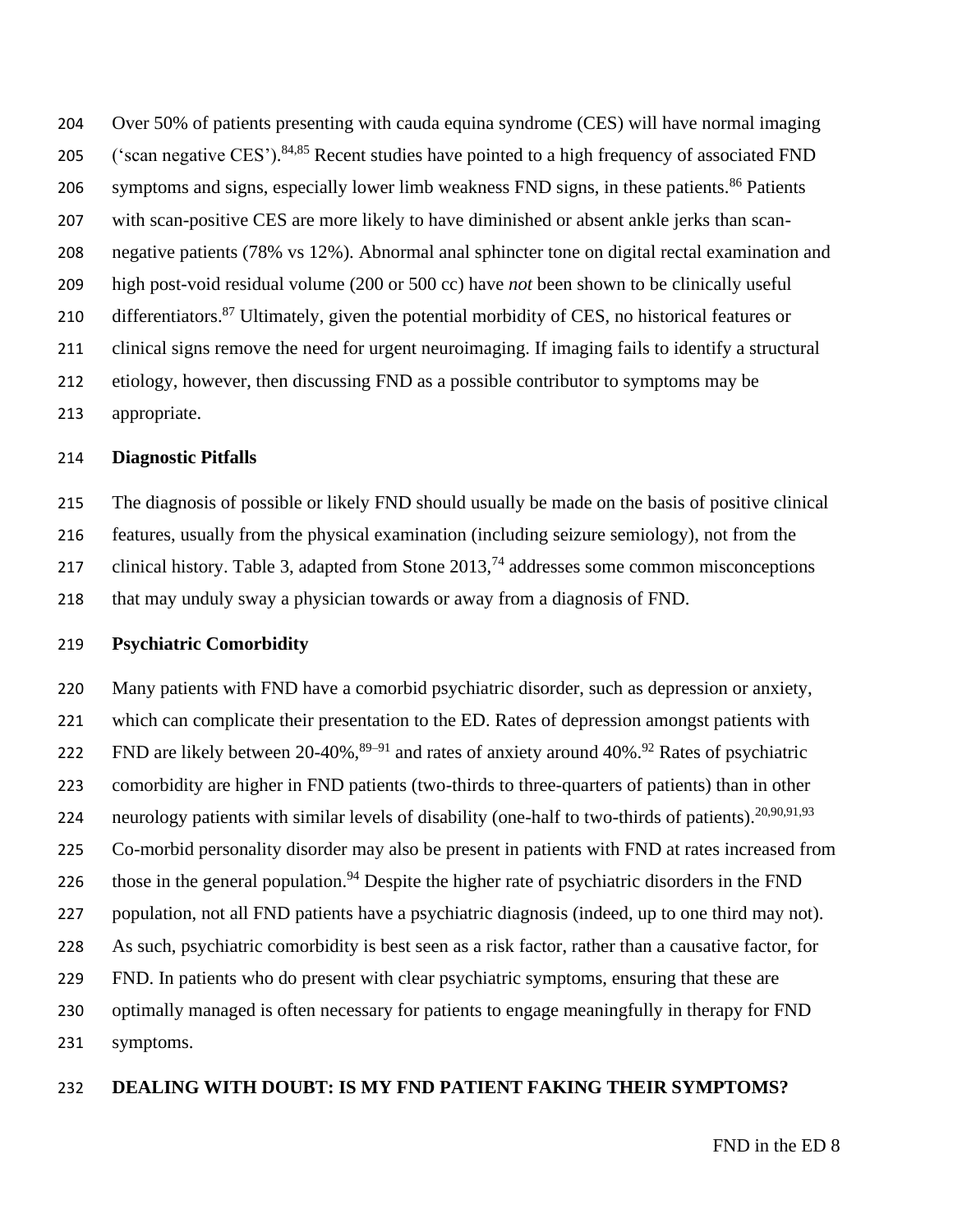In the ED setting, perhaps more than any other, the issue arises as to whether someone with clinical features of FND really does have a genuinely experienced condition, or whether they could be feigning symptoms for attention or other reward. Many patients report psychologically and sometimes physically harmful experiences in EDs from healthcare professionals including 237 not being believed, being laughed at,  $^{95}$  unnecessarily painful procedures during presentations with altered states of awareness, and clinicians jumping to conclusions about potential psychiatric causes.

 There is a range of evidence to support what patients with FND tell us, which is that they really do experience the neurological symptoms with which they present. This includes similar presentations and symptom clusters around the world and across history, persistent symptoms at long term follow-up studies, evidence from functional neuroimaging and neurophysiological studies with findings that are different between FND and feigning, and positive responses in randomized controlled trials. One cannot prove that someone is not feigning, and exaggeration can occur in all medical conditions, often to convince skeptical doctors. Evidence of feigning should come from evidence of lying, or finding a marked discrepancy between what the patient says they can do, and what they are seen to do. This is not the same as observing variability that the patient is aware of. Frank deception remains rare, and the error of considering that someone is feigning when they are not is one that every doctor should strive to avoid.

#### **INVESTIGATIONS**

 In the ED, an important focus is to rule out diagnoses with a high chance of immediate morbidity. In addition, the presence of positive clinical signs of FND doesn't exclude the presence of a concomitant neurological condition. Consequently, we recommend a low threshold to investigate patients in the ED – especially in patients with unclear diagnoses, acute focal neurological presentations, and seizures. Moreover, investigations should be done selectively according to the presenting symptom and guided by a thorough physical exam. Many symptoms that go along with FND, such as a fatigue, can be due to many causes, and should be investigated appropriately. Patients may benefit from investigations being done all at once at the outset, and 260 not in a prolonged, serial or repetitious way,<sup>96</sup> which typically reinforces the idea that their doctors do not know what the problem is. There are many neurological disorders with normal investigations and doing tests is not the way to achieve a positive FND diagnosis. Tests that are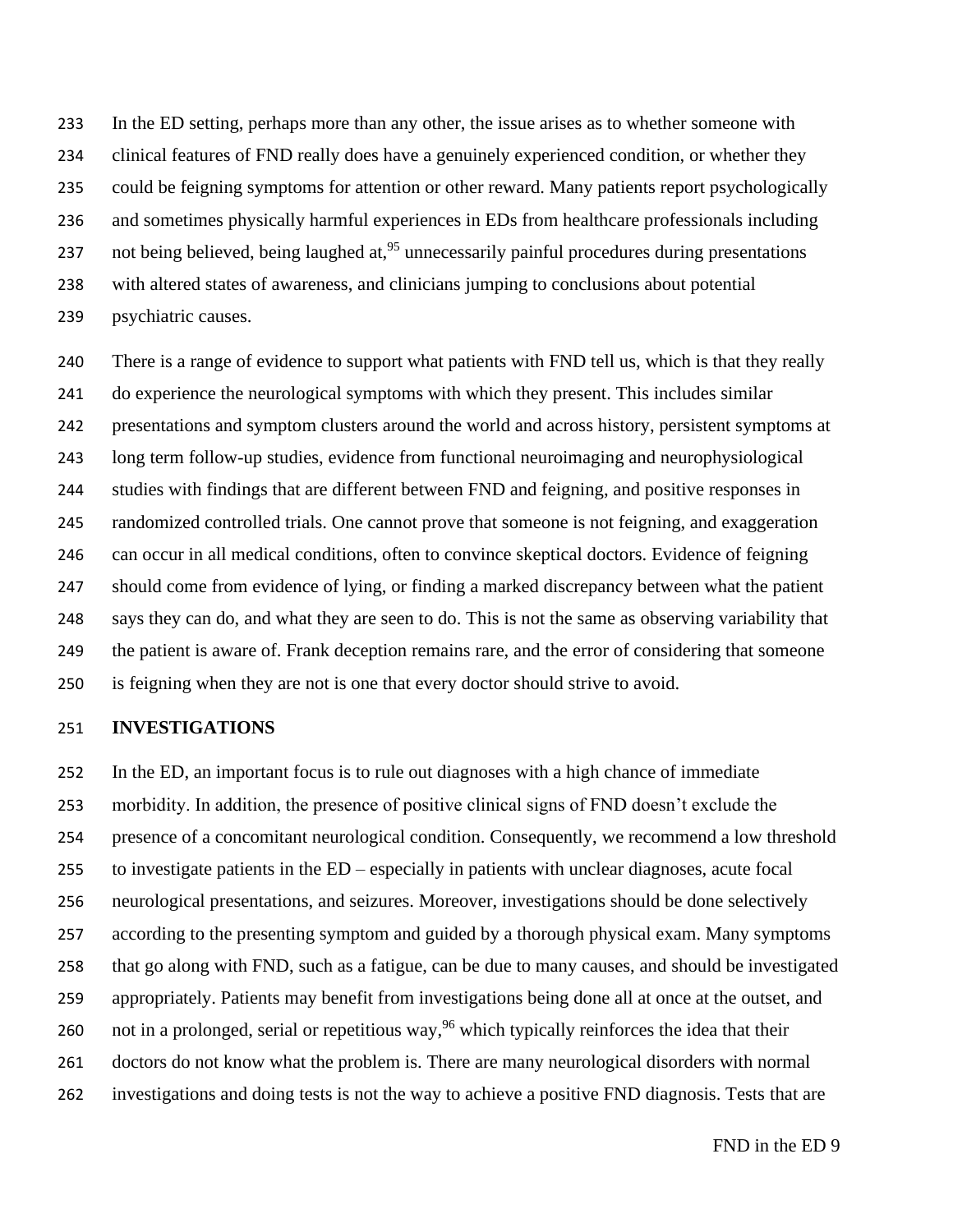ordered to 'reassure' the patient often do not. In a randomized controlled trial of 150 patients with chronic daily headache, investigators found that patients receiving neuroimaging had no

265 difference in anxiety scores at 1 year compared to those who had not undergone neuroimaging.<sup>97</sup>

#### **MANAGEMENT**

 Recognition of FND is one of the first challenges, especially in "acute stroke" or "status epilepticus" presentations. Generally, we recommend involving a clinician with expertise in neurological diagnosis as there are many pitfalls in the diagnosis of FND, most importantly failure to recognize another comorbid neurological/medical condition. Nonetheless, the ED physician can make and communicate a suspected FND diagnosis and is often involved in seeing people with an established diagnosis of FND from a previous encounter, where diagnostic conversations still need to occur.

The pillars of managing suspected FND in the emergency department include:

- 1. Effective and therapeutic disclosure of the possible/likely diagnosis
- 2. Avoidance of iatrogenic harm
- 3. Appropriate referral for follow-up care

 The first step in management of FND is to provide patients with a name for their likely or suspected diagnosis. While it is important to address specific illness concerns, avoid only telling them what it is not and discuss FND as a possible or likely diagnosis. Although this sounds obvious, often patients are told what has been ruled out, or are presented with a possible risk factor for their symptoms, such as stress, without actually being told what the problem is, leaving them with a sense that the diagnosis is still unknown and that they remain a medical mystery. Providing patients with a diagnosis of possible or likely FND is the first step in management, and 285 this can be therapeutic in and of itself when done well.

The diagnosis of possible or likely FND can be delivered in the same manner as diagnosing any

other condition (Table 4). The clinician should explain to the patient the name of the diagnosis,

how the diagnosis was made, and provide some basics regarding pathophysiology. In explaining

how the diagnosis was made, it is often useful to demonstrate to the patient any positive physical

290 signs on their exam, such as a Hoover's sign.<sup>98</sup> In the case of functional seizures, review

semiologic features that are strongly suggestive of FND rather than focusing on why it is not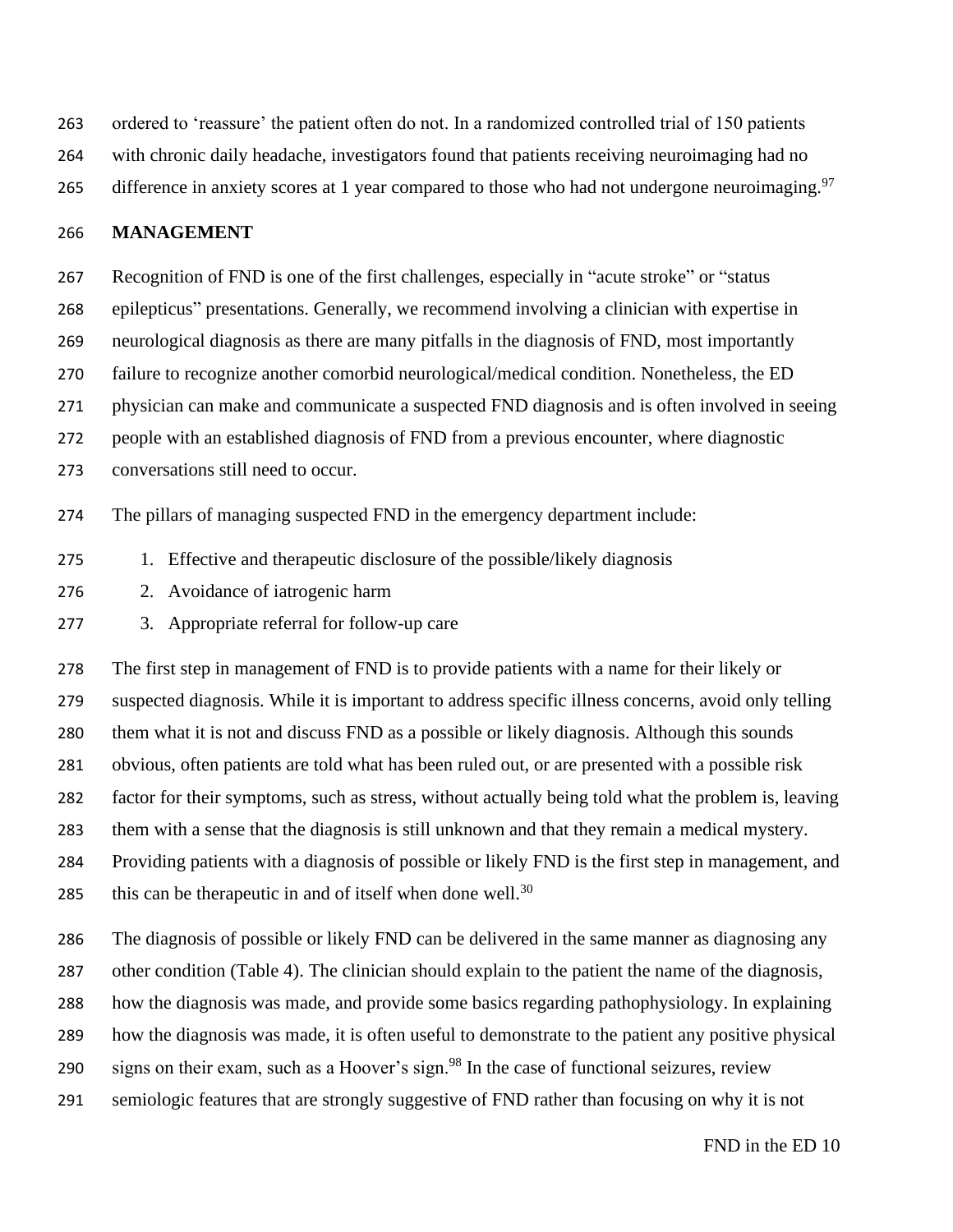epilepsy. Any specific concerns the patients may have had about alternative diagnoses should be addressed.

 In explaining pathophysiology, it can be effective to use analogies, such as comparing the brain to a computer and explaining that FND is 'software problem' of the brain (Table 5).

#### **Referral**

 Assessment by a neurologist is usually necessary in order to confirm the diagnosis, arrange therapy, and identify any concurrent neurological disorders. Once the diagnosis of FND is confirmed by a neurologist, typical avenues for treatment include physiotherapy or psychological therapy.<sup>27,99</sup> There is increasing evidence of effectiveness of these approaches, which should 301 ideally be delivered in a multidisciplinary team.<sup>100</sup> Therapies for FND have become much more tailored in recent years. Consensus recommendations for physiotherapy have been tested with 303 promising results in randomized clinical trials for patients with motor  $FND$ .<sup>27,101–104</sup> Psychological therapy is the treatment of choice for functional seizures, where treatment has 305 similarities to the management of panic attacks.<sup>105</sup> Psychiatric assessment is often important to provide a more detailed formulation and assessment of common comorbidities including anxiety, panic disorder and depression.

#### **CONCLUSION**

 Functional neurological disorder is a disabling and distressing condition that commonly presents to the emergency department and can take many forms. As a first point of contact, emergency physicians are well-positioned to suspect the diagnosis of FND. The diagnosis of FND is based on identifying positive diagnostic phenomena that typically indicate a disorder of voluntary but not automatic movement or have other characteristic features. The treatment of FND begins in the ED by disclosing the potential diagnosis to patients in a clear manner, providing a brief explanation for why this diagnosis is suspected, and referring on to neurology for further treatment.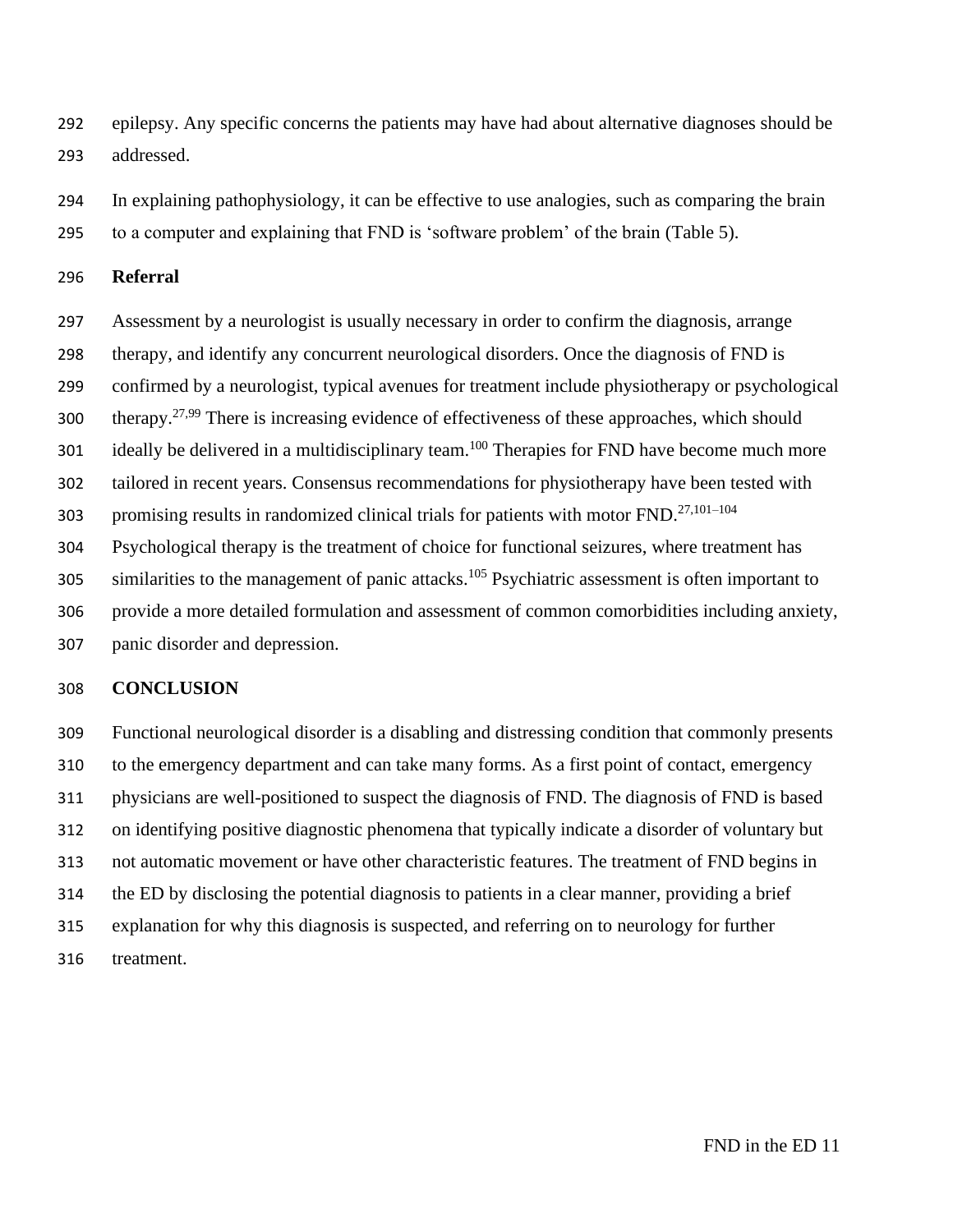| 317<br>318               | 1.  | American Pyschiatric Association: Diagnostic and Statistical Manual of Mental Disorders,<br>Fifth Edition. Arlington, VA: American Psychiatric Association; 2013.                                                                                                                   |
|--------------------------|-----|-------------------------------------------------------------------------------------------------------------------------------------------------------------------------------------------------------------------------------------------------------------------------------------|
| 319<br>320               | 2.  | Dula DJ, DeNaples L. Emergency department presentation of patients with conversion<br>disorder. Acad Emerg Med 1995;2(2):120-3.                                                                                                                                                     |
| 321<br>322<br>323        | 3.  | Merkler AE, Parikh NS, Chaudhry S, Chait A, Allen NC, Navi BB, et al. Hospital revisit<br>rate after a diagnosis of conversion disorder. J Neurol Neurosurg Psychiatry<br>2016;87(4):363-6.                                                                                         |
| 324<br>325               | 4.  | Gelauff J, Stone J, Edwards M, Carson A. The prognosis of functional (psychogenic)<br>motor symptoms: A systematic review. J Neurol Neurosurg Psychiatry 2014;85(2):220–6.                                                                                                          |
| 326<br>327<br>328        | 5.  | Stephen CD, Fung V, Lungu CI, Espay AJ. Assessment of emergency department and<br>inpatient use and costs in adult and pediatric functional neurological disorders. JAMA<br>Neurol 2021;78(1):88-101.                                                                               |
| 329<br>330<br>331<br>332 | 6.  | Williams ERL, Guthrie E, Mackway-Jones K, James M, Tomenson B, Eastham J, et al.<br>Psychiatric status, somatisation, and health care utilization of frequent attenders at the<br>emergency department: A comparison with routine attenders. J Psychosom Res<br>$2001;50(3):161-7.$ |
| 333<br>334<br>335        | 7.  | Beharry J, Palmer D, Wu T, Wilson D, Le Heron C, Mason D, et al. Functional<br>neurological disorders presenting as emergencies to secondary care. Eur J Neurol<br>2021; Online ahead of print.                                                                                     |
| 336<br>337<br>338        | 8.  | Dickson JM, Dudhill H, Shewan J, Mason S, Grünewald RA, Reuber M. Cross-sectional<br>study of the hospital management of adult patients with a suspected seizure (EPIC2). BMJ<br>Open 2017;7(7):e015696.                                                                            |
| 339<br>340<br>341        | 9.  | Walker MC, Howard RS, Smith SJ, Miller DH, Shorvon SD, Hirsch NP. Diagnosis and<br>treatment of status epilepticus on a neurological intensive care unit. QJM<br>1996;89(12):913-20.                                                                                                |
| 342<br>343<br>344        | 10. | Reuber M, Mitchell AJ, Elger CE, Pukrop R, Mitchell AJ, Bauer J, et al. Clinical<br>significance of recurrent psychogenic nonepileptic seizure status. J Neurol<br>2003;250(11):1355-62.                                                                                            |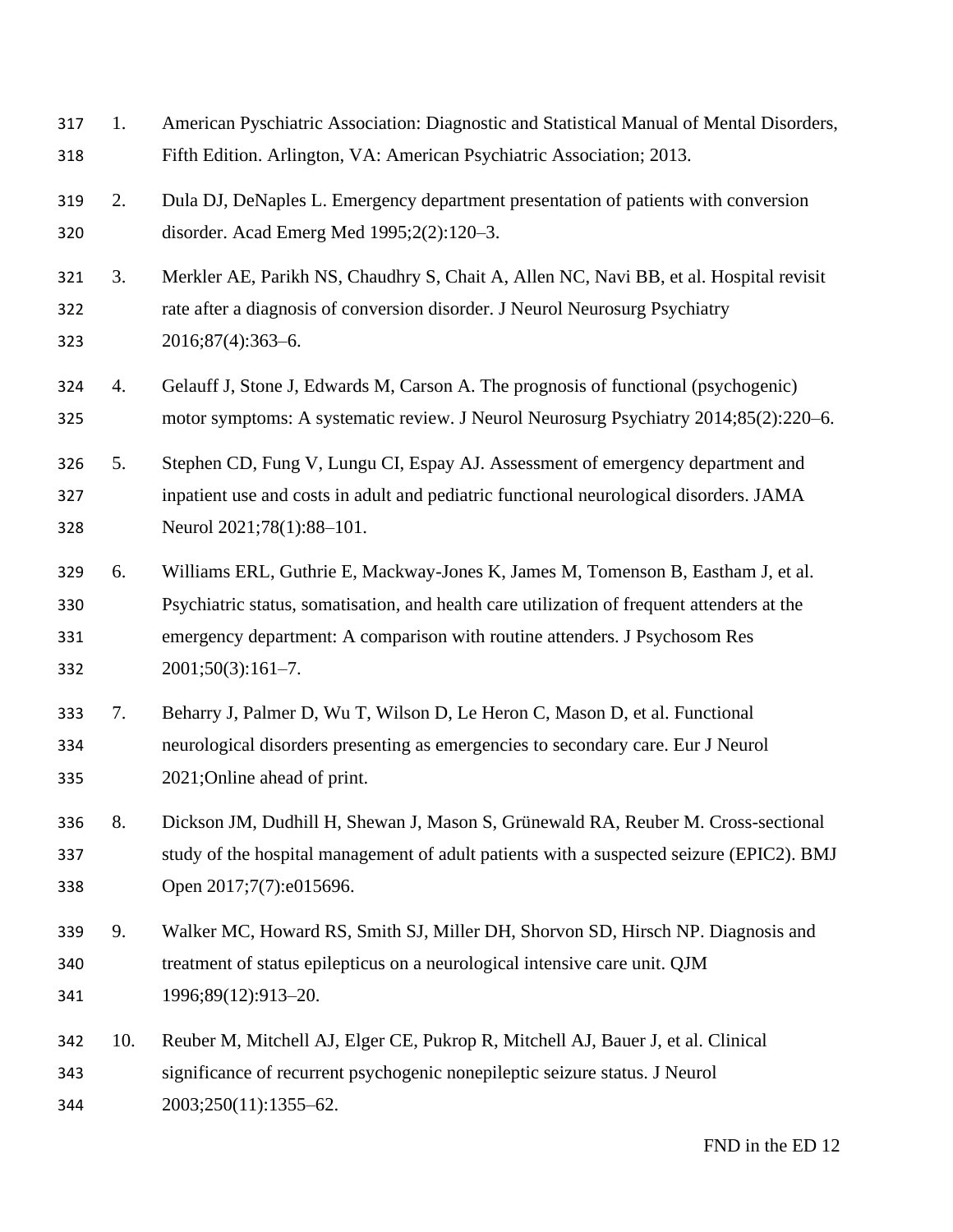| 345<br>346        | 11. | Popkirov S, Stone J, Buchan AM. Functional neurological disorder: A common and<br>treatable stroke mimic. Stroke 2020;51(5):1629-35.                                                                                   |
|-------------------|-----|------------------------------------------------------------------------------------------------------------------------------------------------------------------------------------------------------------------------|
| 347<br>348        | 12. | Gibson LM, Whiteley W. The differential diagnosis of suspected stroke: A systematic<br>review. J R Coll Physicians Edinb 2013;43(2):114-8.                                                                             |
| 349<br>350        | 13. | Jones AT, O'Connell NK, David AS. Epidemiology of functional stroke mimic patients: a<br>systematic review and meta-analysis. Eur. J. Neurol. 2020;27(1):18-26.                                                        |
| 351<br>352<br>353 | 14. | Barsky AJ, Orav EJ, Bates DW. Somatization increases medical utilization and costs<br>independent of psychiatric and medical comorbidity. Arch Gen Psychiatry<br>2005;62(8):903-10.                                    |
| 354<br>355<br>356 | 15. | Moeller JJ, Kurniawan J, Gubitz GJ, Ross JA, Bhan V. Diagnostic accuracy of<br>neurological problems in the emergency department. Can J Neurol Sci 2008;35(3):335–<br>41.                                              |
| 357<br>358<br>359 | 16. | Stone J, Zeman A, Simonotto E, Meyer M, Azuma R, Flett S, et al. FMRI in patients with<br>motor conversion symptoms and controls with simulated weakness. Psychosom Med<br>2007;69(9):961-9.                           |
| 360<br>361<br>362 | 17. | Cojan Y, Waber L, Schwartz S, Rossier L, Forster A, Vuilleumier P. The brain under self-<br>control: Modulation of inhibitory and monitoring cortical networks during hypnotic<br>paralysis. Neuron 2009;62(6):862–75. |
| 363<br>364        | 18. | Beilen M Van, Jong BM De, Gieteling EW, Renken R, Leenders KL. Abnormal parietal<br>function in conversion paresis. PLoS One 2011;6(10):e25918.                                                                        |
| 365<br>366        | 19. | Voon V, Gallea C, Hattori N, Bruno M, Ekanayake V, Hallett M. The involuntary nature<br>of conversion disorder. Neurology 2010;74(3):223-8.                                                                            |
| 367<br>368        | 20. | Stone J, Warlow C, Sharpe M. The symptom of functional weakness: a controlled study of<br>107 patients. Brain 2010;133(Pt 5):1537-51.                                                                                  |
| 369<br>370<br>371 | 21. | Stone J, Carson A, Aditya H, Prescott R, Zaubi M, Warlow C, et al. The role of physical<br>injury in motor and sensory conversion symptoms: A systematic and narrative review. J<br>Psychosom Res 2009;66(5):383-90.   |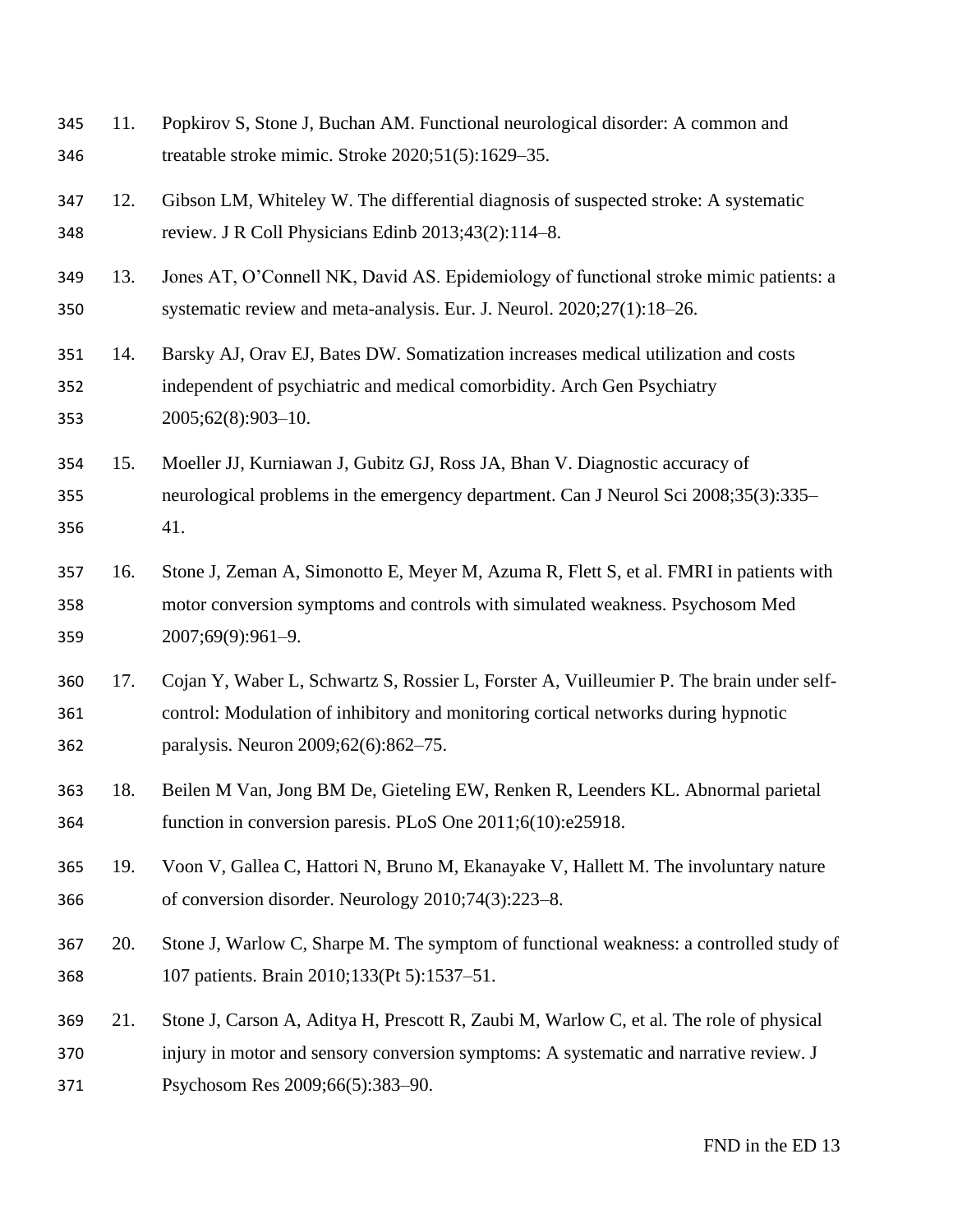- 22. Schrag A, Trimble M, Quinn N, Bhatia K. The syndrome of fixed dystonia: an evaluation of 103 patients. Brain 2004;127(Pt 10):2360–72.
- 23. Voon V, Cavanna AE, Coburn K, Sampson S, Reeve A, Curt Lafrance W. Functional neuroanatomy and neurophysiology of functional neurological disorders (Conversion disorder). J Neuropsychiatry Clin Neurosci 2016;28(3):168–90.
- 24. Macerollo A, Chen JC, Parees I, Sadnicka A, Kassavetis P, Bhatia KP, et al. Abnormal movement-related suppression of sensory evoked potentials in upper limb dystonia. Eur J Neurol 2016;23(3):562–8.
- 25. Pareés I, Saifee TA, Kassavetis P, Kojovic M, Rubio-Agusti I, Rothwell JC, et al. Believing is perceiving: Mismatch between self-report and actigraphy in psychogenic tremor. Brain 2012;135(1):117–23.
- 26. Edwards MJ, Adams RA, Brown H, Pareés I, Friston KJ, Parees I, et al. A Bayesian account of "hysteria." Brain 2012;135(Pt 11):3495–512.
- 27. Nielsen G, Stone J, Matthews A, Brown M, Sparkes C, Farmer R, et al. Physiotherapy for functional motor disorders: A consensus recommendation. J Neurol Neurosurg Psychiatry 2015;86(10):1113–9.
- 28. Espay AJ, Edwards MJ, Oggioni GD, Phielipp N, Cox B, Gonzalez-Usigli H, et al. Tremor retrainment as therapeutic strategy in psychogenic (functional) tremor. Park Relat Disord 2014;20(6):647–50.
- 29. Carson A, Hallett M, Stone J. Assessment of patients with functional neurologic disorders. In: Hallett M, Stone J, Carson A, editors. Handbook of Clinical Neurology; Vol 139. Amsterdam: Elsevier B.V.; 2016. p. 169–88.
- 30. Stone J, Carson A, Hallett M. Explanation as treatment for functional neurologic disorders. In: Hallett M, Stone J, Carson A, editors. Handbook of Clinical Neurology; Vol 139. Amsterdam: Elsevier B.V.; 2016. p. 543–53.
- 31. Stone J, Carson A, Sharpe M. Functional symptoms and signs in neurology: assessment and diagnosis. J Neurol Neurosurg Psychiatry 2005;76:i2–12.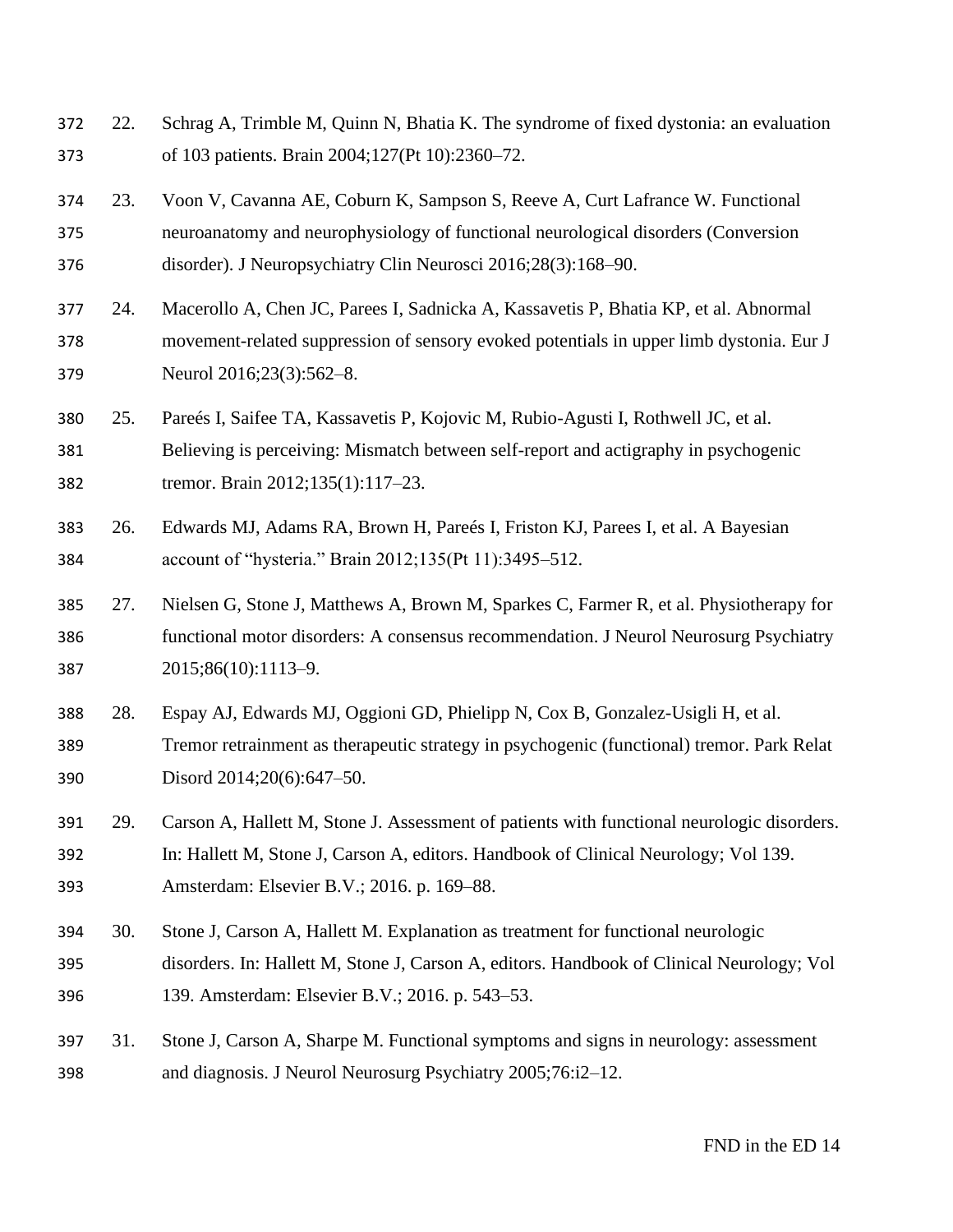32. Stone J, Warlow C, Sharpe M. Functional weakness: clues to mechanism from the nature of onset. J Neurol Neurosurg Psychiatry 2011;83(1):67–9. 33. Gargalas S, Weeks R, Khan-Bourne N, Shotbolt P, Simblett S, Ashraf L, et al. Incidence and outcome of functional stroke mimics admitted to a hyperacute stroke unit. J Neurol Neurosurg Psychiatry 2017;88(1):2–6. 34. Stone J, Aybek S. Functional limb weakness and paralysis. In: Hallet M, Stone J, Carson A, editors. Handbook of Clinical Neurology; Vol 139. Amsterdam: Elsevier B.V.; 2016. p. 213–28. 35. Daum C, Gheorghita F, Spatola M, Stojanova V, Medlin F, Vingerhoets F, et al. Interobserver agreement and validity of bedside "positive signs" for functional weakness, sensory and gait disorders in conversion disorder: A pilot study. J Neurol Neurosurg Psychiatry 2015;86(4):425–30. 36. McWhirter L, Stone J, Sandercock P, Whiteley W. Hoover's sign for the diagnosis of functional weakness: A prospective unblinded cohort study in patients with suspected stroke. J Psychosom Res 2011;71(6):384–6. 37. Sonoo M. Abductor sign: a reliable new sign to detect unilateral non-organic paresis of the lower limb. J Neurol Neurosurg Psychiatry 2004;75(1):121–5. 38. Gasca-salas C, Lang AE. Neurologic diagnostic criteria for functional neurologic disorders. In: Hallett M, Stone J, Carson A, editors. Handbook of Clinical Neurology; Vol 139. Amsterdam: Elsevier B.V.; 2016. p. 193–212. 39. Ziv I, Djaldetti R, Zoldan Y, Avraham M, Melamed E. Diagnosis of "non-organic" limb paresis by a novel objective motor assessment: the quantitative Hoover's test. J Neurol 1998;245(12):797–802. 40. Fasano A, Valadas A, Bhatia KP, Prashanth LK, Lang AE, Munhoz RP, et al. Psychogenic facial movement disorders: clinical features and associated conditions. Mov Disord 2012;27(12):1544–51. 425 41. Gould R, Miller BL, Goldberg MA, Benson DF. The validity of hysterical signs and symptoms. J Nerv Ment Dis 1986;174(10):593–7.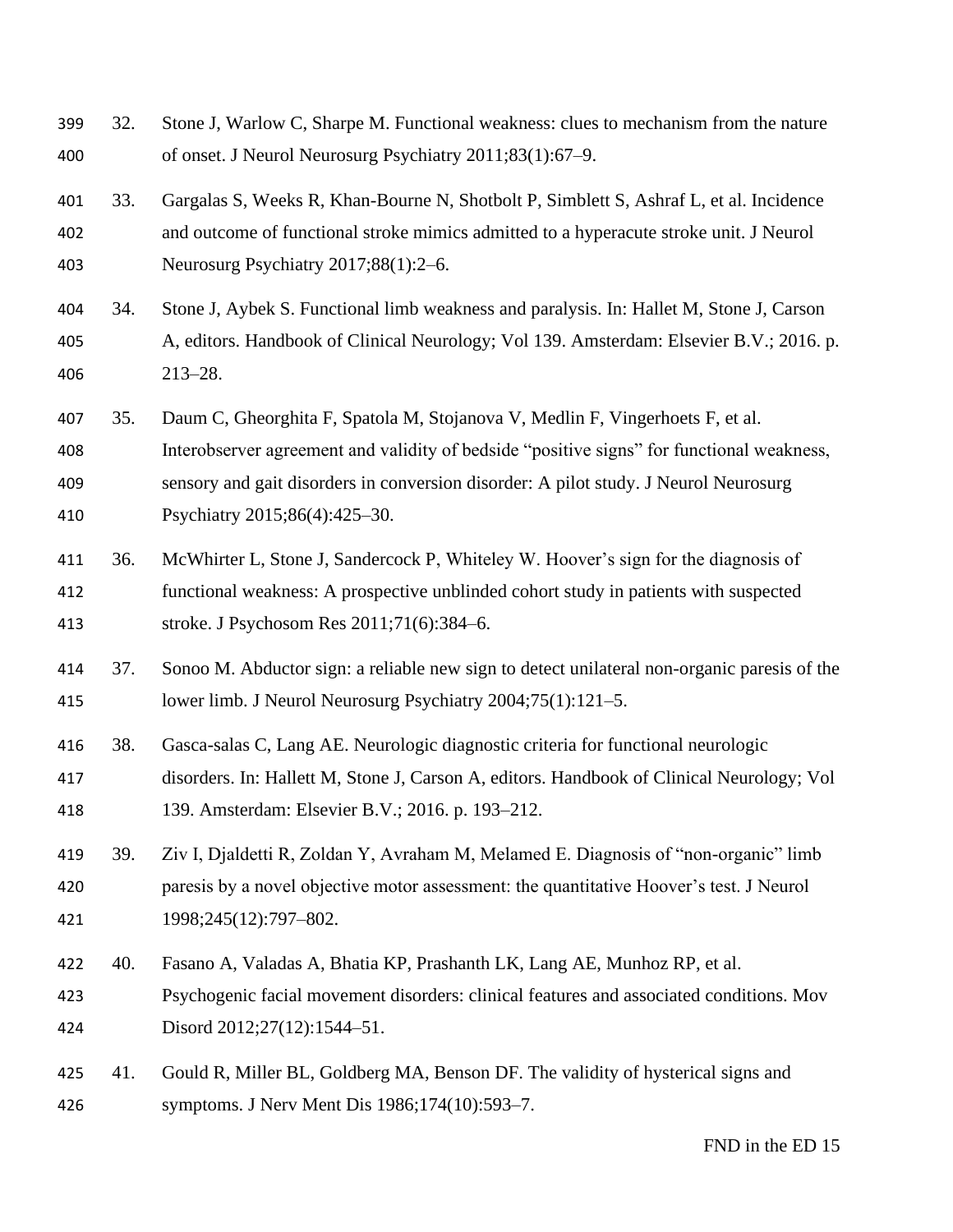| 427               | 42. | Rolak LA. Psychogenic sensory loss. J Nerv Ment Dis 1988;176(11):686-7.                                                                                                                                                                                  |
|-------------------|-----|----------------------------------------------------------------------------------------------------------------------------------------------------------------------------------------------------------------------------------------------------------|
| 428<br>429        | 43. | Daum C, Aybek S. Validity of the "Drift without pronation" sign in conversion disorder.<br>BMC Neurol 2013;13:31.                                                                                                                                        |
| 430<br>431        | 44. | Koehler PJ. Freud's Comparative Study of Hysterical and Organic Paralyses: How<br>Charcot's Assignment Turned Out. Arch Neurol 2003;60(11):1646–50.                                                                                                      |
| 432<br>433        | 45. | Chabrol H, Peresson G, Clanet M. Lack of specificity of the traditional criteria of<br>conversion disorders. Eur Psychiatry 1995;10:317-9.                                                                                                               |
| 434<br>435<br>436 | 46. | Chernyshev OY, Martin-Schild S, Albright KC, Barreto A, Misra V, Acosta I, et al. Safety<br>of tPA in stroke mimics and neuroimaging-negative cerebral ischemia. Neurology<br>2010;74(17):1340-5.                                                        |
| 437<br>438<br>439 | 47. | Ali-Ahmed F, Federspiel JJ, Liang L, Xu H, Sevilis T, Hernandez AF, et al. Intravenous<br>Tissue Plasminogen Activator in Stroke Mimics: Findings from the Get with the<br>Guidelines-Stroke Registry. Circ Cardiovasc Qual Outcomes 2019;12(8):e005609. |
| 440<br>441<br>442 | 48. | Kostulas N, Larsson M, Kall TB, Von Euler M, Nathanson D. Safety of thrombolysis in<br>stroke mimics: An observational cohort study from an urban teaching hospital in Sweden.<br>BMJ Open 2017;7(10):e016311.                                           |
| 443<br>444<br>445 | 49. | Sivakumaran P, Gill D, Mahir G, Baheerathan A, Kar A. A retrospective cohort study on<br>the use of intravenous thrombolysis in stroke mimics. J Stroke Cerebrovasc Dis<br>$2016;25(5):1057-61.$                                                         |
| 446<br>447        | 50. | Tsivgoulis G, Zand R, Katsanos AH, Goyal N, Uchino K, Chang J, et al. Safety of<br>intravenous thrombolysis in stroke mimics. Stroke 2015;46(5):1281–7.                                                                                                  |
| 448<br>449<br>450 | 51. | Goyal N, Male S, Al Wafai A, Bellamkonda S, Zand R. Cost burden of stroke mimics and<br>transient ischemic attack after intravenous tissue plasminogen activator treatment. J Stroke<br>Cerebrovasc Dis 2015;24(4):828-33.                               |
| 451<br>452        | 52. | Toth C. Hemisensory syndrome is associated with a low diagnostic yield and a nearly<br>uniform benign prognosis. J Neurol Neurosurg Psychiatry 2003;74(8):1113-6.                                                                                        |
| 453               | 53. | Stone J, Vermeulen M. Functional sensory symptoms. In: Hallett M, Stone J, Carson A,                                                                                                                                                                     |
|                   |     | FND in the ED 16                                                                                                                                                                                                                                         |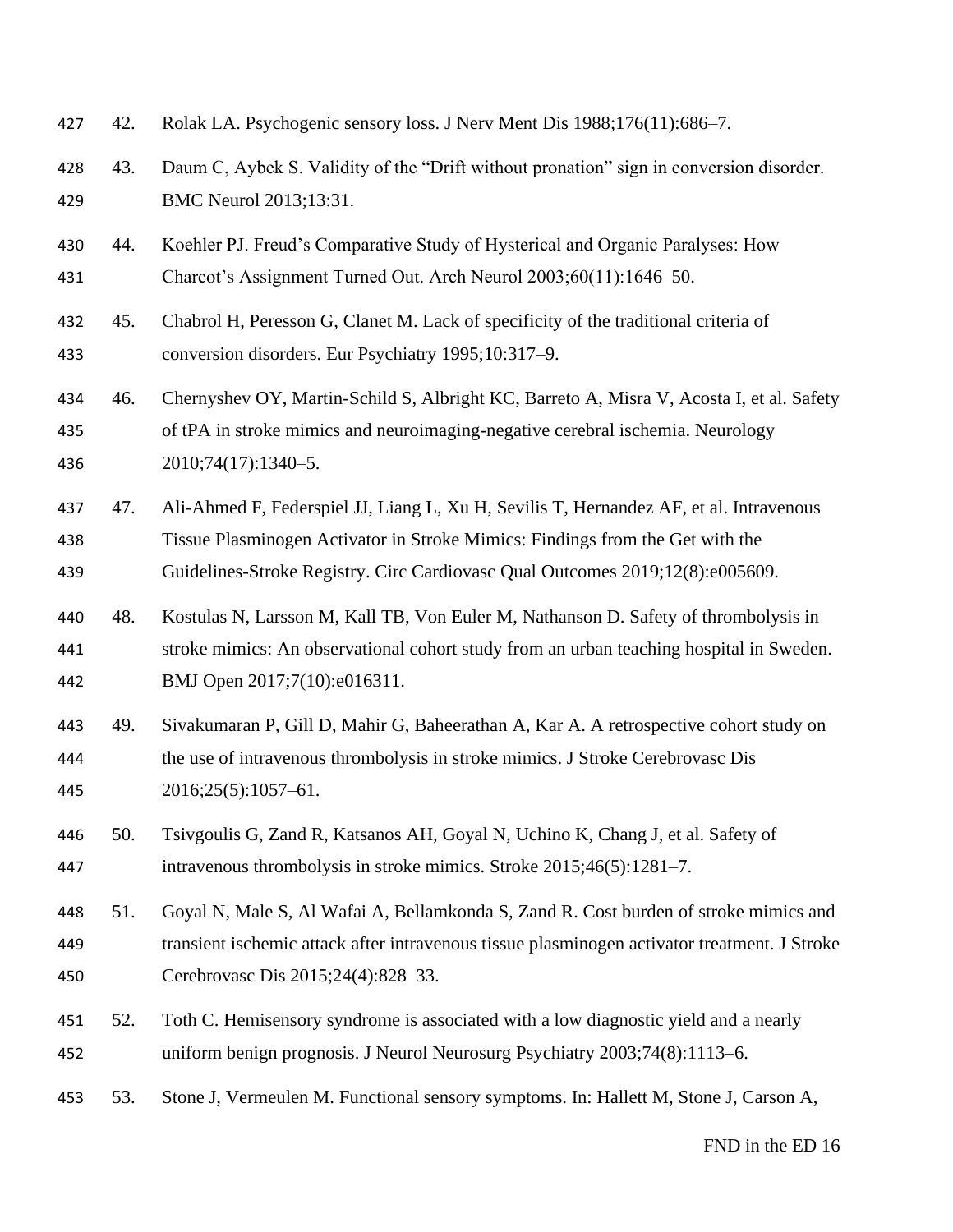| 454 | editors. Handbook of Clinical Neurology; Vol 139. Amsterdam: Elsevier B.V.; 2016. p. |
|-----|--------------------------------------------------------------------------------------|
| 455 | 271–81.                                                                              |

 54. Stone J, Sharpe M, Rothwell PM, Warlow CP. The 12 year prognosis of unilateral functional weakness and sensory disturbance. J Neurol Neurosurg Psychiatry 2003;74(5):591–6.

- 55. Lindley RI, Warlow CP, Wardlaw JM, Dennis MS, Slattery J, Sandercock PA. Interobserver reliability of a clinical classification of acute cerebral infarction. Stroke 1993;24(12):1801–4.
- 56. Reuber M, Jamnadas-khoda J, Broadhurst M, Grunewald R, Howell S, Koepp M, et al. Psychogenic nonepileptic seizure manifestations reported by patients and witnesses. 2011;52(11):2028–35.
- 57. Vein AM, Djukova GM, Vorobieva O V. Is panic attack a mask of psychogenic seizures?- -a comparative analysis of phenomenology of psychogenic seizures and panic attacks. Funct Neurol 1994;9(3):153–9.
- 58. Hendrickson R, Popescu A, Dixit R, Ghearing G, Bagic A. Panic attack symptoms differentiate patients with epilepsy from those with psychogenic nonepileptic spells (PNES). Epilepsy Behav 2014;37:210–4.
- 59. Galimberti CA, Teresa Ratti M, Murelli R, Marchioni E, Manni R, Tartara A. Patients with psychogenic nonepileptic seizures, alone or epilepsy-associated, share a psychological profile distinct from that of epilepsy patients. J Neurol 2003;250(3):338–46.
- 60. Witgert ME, Wheless JW, Breier JI. Frequency of panic symptoms in psychogenic nonepileptic seizures. Epilepsy Behav 2005;6(2):174–8.
- 61. Reuber M, Rawlings GH. Nonepileptic seizures subjective phenomena. In: Hallett M, Stone J, Carson A, editors. Handbook of Clinical Neurology; Vol 139. Amsterdam: Elsevier B.V.; 2016. p. 283–96.
- 62. Goldstein LH, Mellers JDC. Ictal symptoms of anxiety, avoidance behaviour, and dissociation in patients with dissociative seizures. J Neurol Neurosurg Psychiatry 2006;77(5):616–21.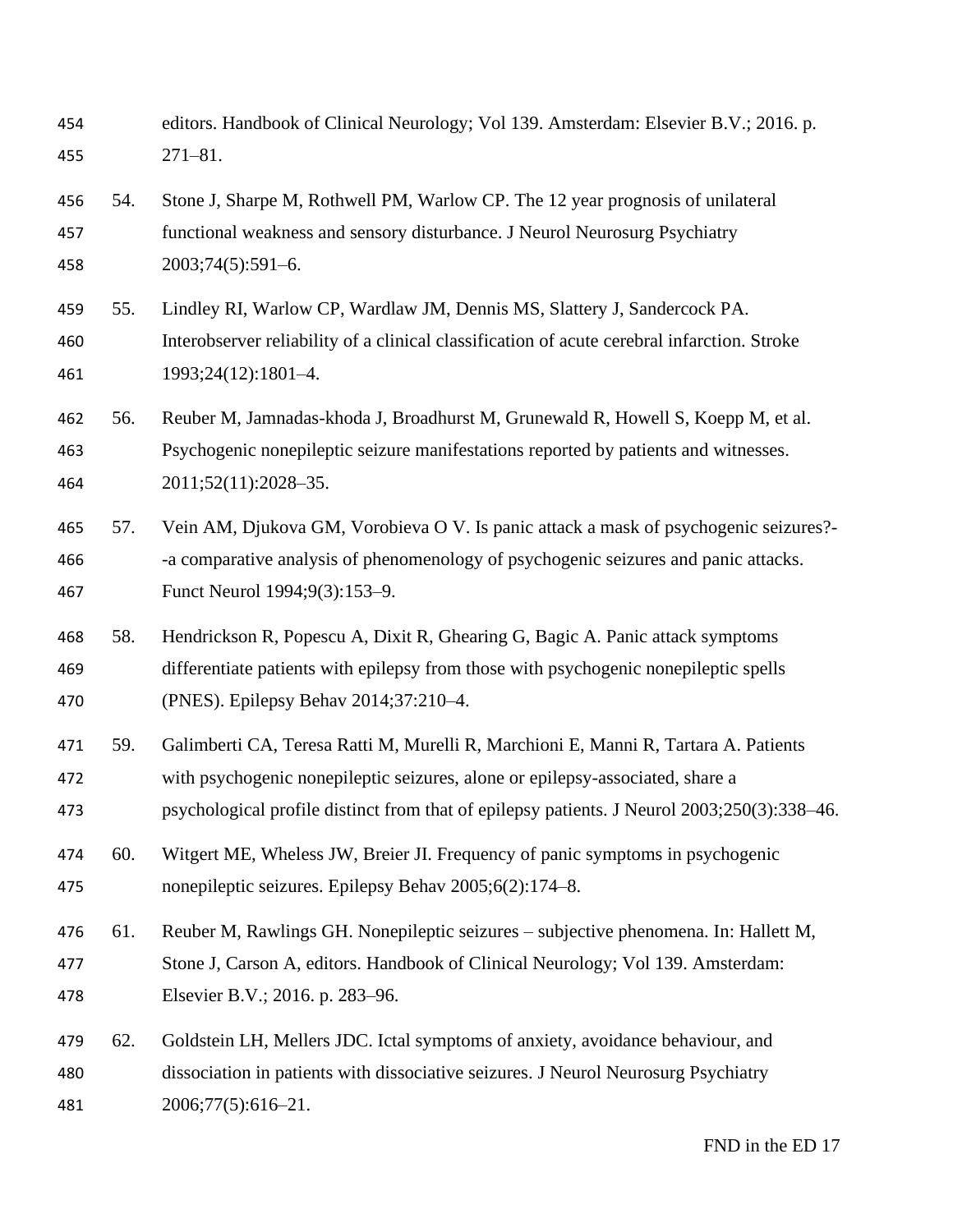| 482<br>483<br>484 | 63. | Tatum WO, Hirsch LJ, Gelfand MA, Acton EK, Lafrance WC, Duckrow RB, et al.<br>Assessment of the predictive value of outpatient smartphone videos for diagnosis of<br>epileptic seizures. JAMA Neurol 2020;77(5):593-600.             |
|-------------------|-----|--------------------------------------------------------------------------------------------------------------------------------------------------------------------------------------------------------------------------------------|
| 485<br>486<br>487 | 64. | Goldstein LH, Mellers JDC. Recent developments in our understanding of the semiology<br>and treatment of psychogenic nonepileptic seizures. Curr Neurol Neurosci Rep<br>2012;12(4):436-44.                                           |
| 488<br>489<br>490 | 65. | Ludwig L, McWhirter L, Williams S, Derry C, Stone J. Functional Coma. In: Hallett M,<br>Stone J, Carson A, editors. Handbook of Clinical Neurology; Vol 139. Amsterdam:<br>Elsevier B.V.; 2016. p. 313-27.                           |
| 491<br>492        | 66. | Blad H, Lamberts RJ, Dijk JG Van, Thijs RD. Tilt-induced vasovagal syncope and<br>psychogenic pseudosyncope. Neurology 2015;85(23):2006-10.                                                                                          |
| 493<br>494        | 67. | Tannemaat MR, Van Niekerk J, Reijntjes RH, Thijs RD, Sutton R, Van Dijk JG. The<br>semiology of tilt-induced psychogenic pseudosyncope. Neurology 2013;81(8):752–8.                                                                  |
| 495<br>496<br>497 | 68. | Sundararajan T, Tesar GE, Jimenez XF. Biomarkers in the diagnosis and study of<br>psychogenic nonepileptic seizures : A systematic review. Seizure Eur J Epilepsy<br>2016;35:11-22.                                                  |
| 498<br>499<br>500 | 69. | Doğan EA, Ünal A, Ünal A, Erdoğan Ç. Clinical utility of serum lactate levels for<br>differential diagnosis of generalized tonic-clonic seizures from psychogenic nonepileptic<br>seizures and syncope. Epilepsy Behav 2017;75:13-7. |
| 501<br>502        | 70. | Matz O, Zdebik C, Zechbauer S, Bündgens L, Litmathe J, Willmes K, et al. Lactate as a<br>diagnostic marker in transient loss of consciousness. Seizure 2016;40:71-5.                                                                 |
| 503<br>504        | 71. | Isenberg A Lou, Jensen ME, Lindelof M. Plasma-lactate levels in simulated seizures - An<br>observational study. Seizure 2020;76:47-9.                                                                                                |
| 505<br>506<br>507 | 72. | Lafrance WC, Ranieri R, Blum AS. Nonepileptic seizures – objective phenomena. In:<br>Hallett M, Stone J, Carson A, editors. Handbook of Clinical Neurology; Vol 139.<br>Amsterdam: Elsevier B.V.; 2016. p. 297–304.                  |
| 508               | 73. | Avbersek A, Sisodiya S. Does the primary literature provide support for clinical signs                                                                                                                                               |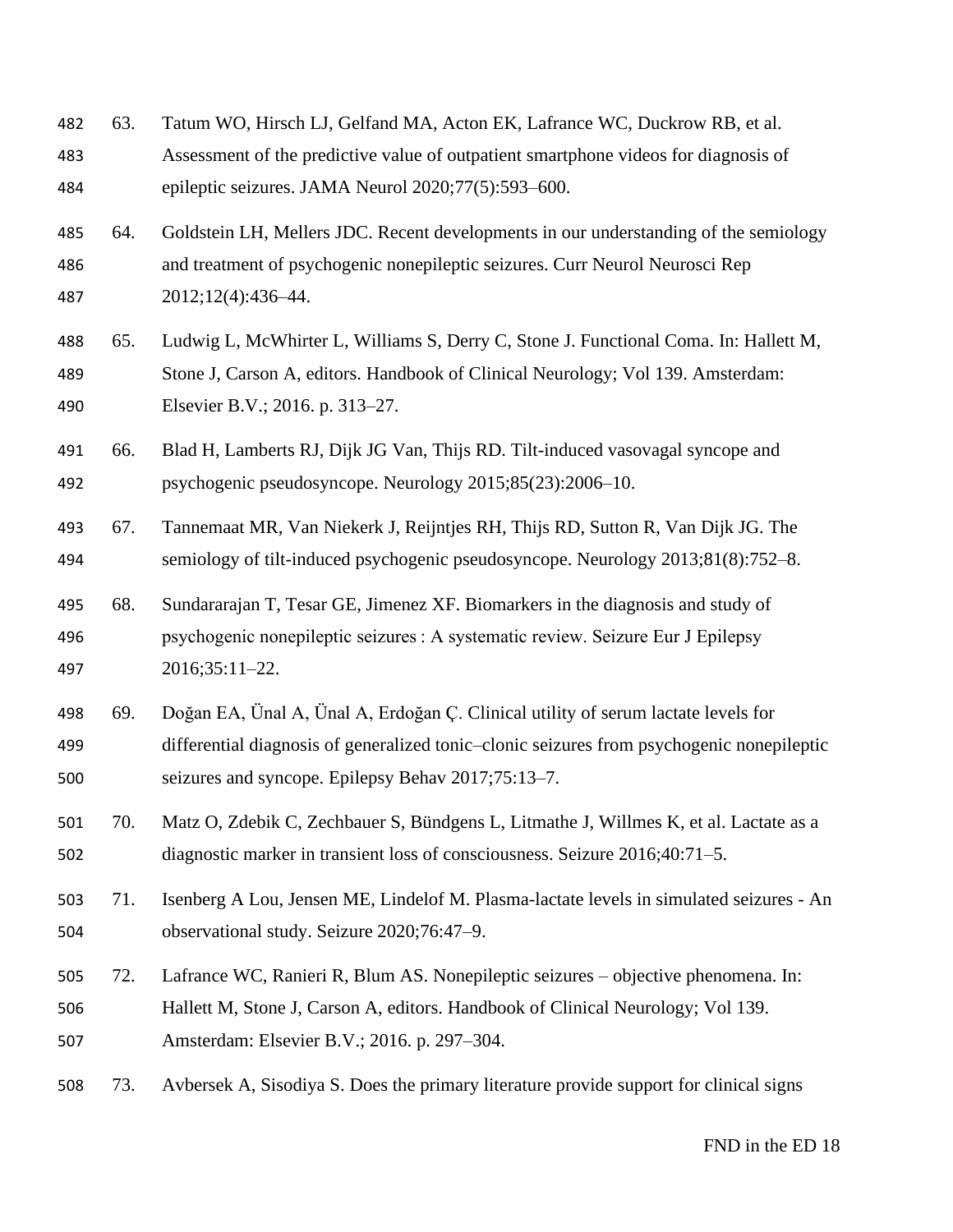| 509<br>510        |     | used to distinguish psychogenic nonepileptic seizures from epileptic seizures? J Neurol<br>Neurosurg Psychiatry 2010;81(7):719–25.                                                                                                               |
|-------------------|-----|--------------------------------------------------------------------------------------------------------------------------------------------------------------------------------------------------------------------------------------------------|
| 511<br>512        | 74. | Stone J, Reuber M, Carson A. Functional symptoms in neurology: mimics and<br>chameleons. Pract Neurol 2013;13(2):104-13.                                                                                                                         |
| 513<br>514<br>515 | 75. | Syed TU, Lafrance WC, Kahriman ES, Hasan SN, Rajasekaran V, Gulati D, et al. Can<br>semiology predict psychogenic nonepileptic seizures? A prospective study. Ann Neurol<br>2011;69(6):997-1004.                                                 |
| 516<br>517<br>518 | 76. | Mostacci B, Bisulli F, Alvisi L, Licchetta L, Baruzzi A, Tinuper P. Ictal characteristics of<br>psychogenic nonepileptic seizures : What we have learned from video / EEG recordings<br>- A literature review. Epilepsy Behav 2011;22(2):144–53. |
| 519<br>520<br>521 | 77. | Dhiman V, Sinha S, Rawat VS, Harish T, Chaturvedi SK, Satishchandra P. Semiological<br>characteristics of adults with psychogenic nonepileptic seizures (PNESs): An attempt<br>towards a new classification. Epilepsy Behav 2013;27(3):427–32.   |
| 522<br>523<br>524 | 78. | Dallocchio C, Matinella A, Arbasino C, Arno' N, Glorioso M, Sciarretta M, et al.<br>Movement disorders in emergency settings: a prospective study. Neurol Sci<br>2019;40(1):133-8.                                                               |
| 525<br>526        | 79. | Thenganatt MA, Jankovic J. Psychogenic tremor: a video guide to its distinguishing<br>features. Tremor Other Hyperkinet Mov (N Y) 2014;4:253.                                                                                                    |
| 527<br>528        | 80. | Kenney C, Diamond A, Mejia N, Davidson A, Hunter C, Jankovic J. Distinguishing<br>psychogenic and essential tremor. J Neurol Sci 2007;263(1-2):94-9.                                                                                             |
| 529<br>530        | 81. | Gupta A, Lang AE. Psychogenic movement disorders. Curr Opin Neurol 2009;22(4):430-<br>6.                                                                                                                                                         |
| 531<br>532        | 82. | Barbey A, Aybek S. Functional movement disorders. Curr Opin Neurol 2017;30(4):427-<br>34.                                                                                                                                                        |
| 533<br>534        | 83. | Roper LS, Saifee TA, Parees I, Rickards H, Edwards MJ. How to use the entrainment test<br>in the diagnosis of functional tremor. Pract Neurol 2013;13(6):396–8.                                                                                  |
| 535               | 84. | Rooney A, Statham PF, Stone J. Cauda equina syndrome with normal MR imaging. J                                                                                                                                                                   |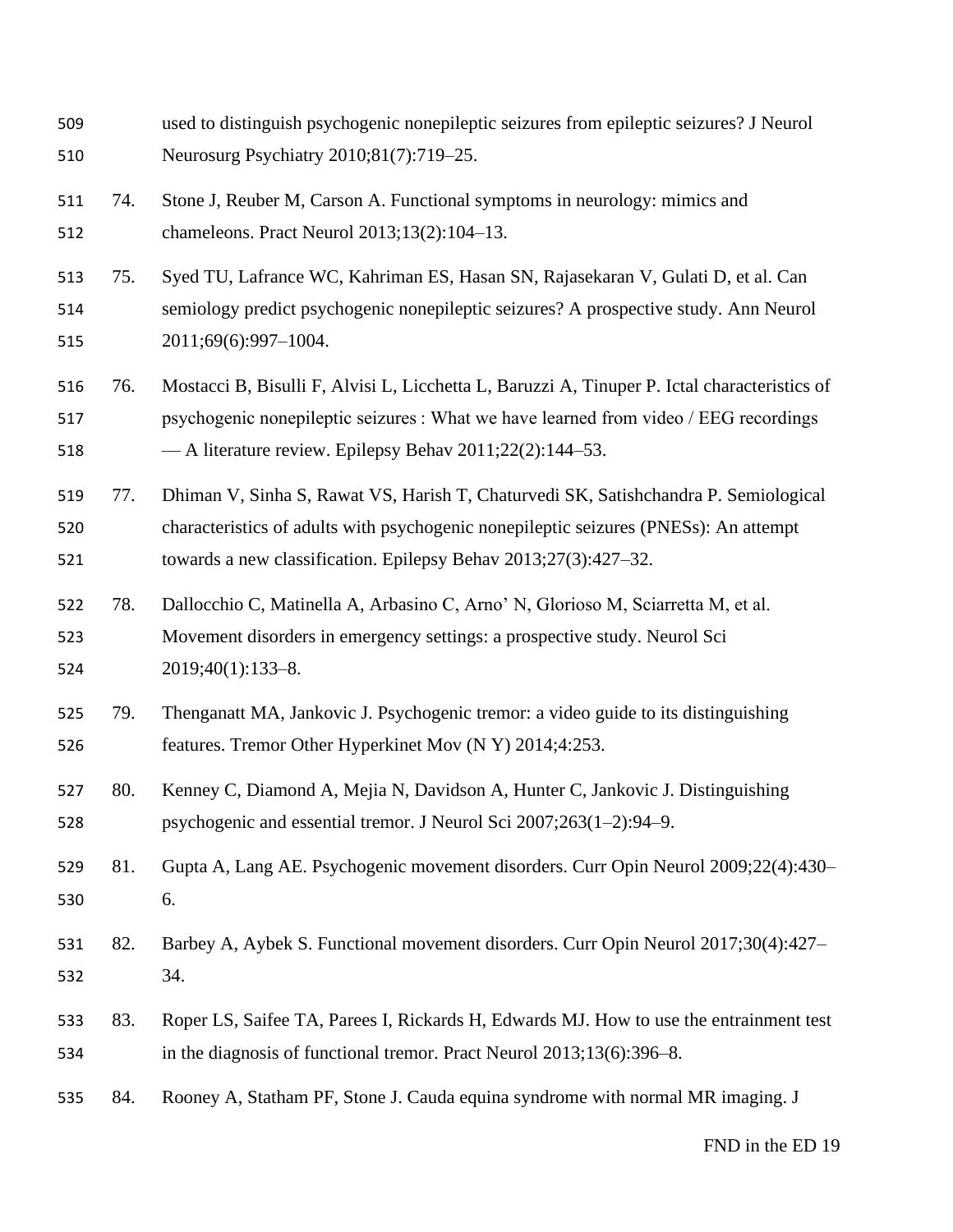Neurol 2009;256(5):721–5.

- 85. Bell DA, Collie D, Statham PF. Cauda equina syndrome What is the correlation between clinical assessment and MRI scanning? Br J Neurosurg 2007;21(2):201–3.
- 86. Hoeritzauer I, Pronin S, Carson A, Statham P, Demetriades AK, Stone J. The clinical features and outcome of scan-negative and scan-positive cases in suspected cauda equina syndrome: a retrospective study of 276 patients. J Neurol 2018;265(12):2916–26.
- 87. Hoeritzauer I, Carson A, Statham P, Panicker JN, Granitsiotis V, Eugenicos M, et al. Scan-negative cauda equina syndrome: a prospective cohort study. Neurology 2021;96(3):e433–47.
- 88. Stone J, Smyth R, Carson A, Warlow C, Sharpe M. La belle indifférence in conversion symptoms and hysteria: systematic review. Br J Psychiatry 2006;188(3):204–9.
- 89. Crimlisk HL, Bhatia K, Cope H, David A, Marsden CD, Ron MA. Slater revisited: 6 year follow up study of patients with medically unexplained motor symptoms. BMJ 1998;316(7131):582–6.
- 90. Carson a J, Ringbauer B, Stone J, McKenzie L, Warlow C, Sharpe M. Do medically unexplained symptoms matter? A prospective cohort study of 300 new referrals to neurology outpatient clinics. J Neurol Neurosurg Psychiatry 2000;68(2):207–10.
- 91. Carson A, Stone J, Hibberd C, Murray G, Duncan R, Coleman R, et al. Disability, distress and unemployment in neurology outpatients with symptoms "unexplained by organic disease." J Neurol Neurosurg Psychiatry 2011;82(7):810–3.
- 92. Feinstein A, Stergiopoulos V, Fine J, Lang AE. Psychiatric outcome in patients with a psychogenic movement disorder: A prospective study. Neuropsychiatry, Neuropsychol Behav Neurol 2001;14(3):169–76.
- 93. Diprose W, Sundram F, Menkes DB. Psychiatric comorbidity in psychogenic nonepileptic seizures compared with epilepsy. Epilepsy Behav 2016;56:123–30.
- 94. Carson A, Lehn A. Epidemiology. In: Hallett M, Stone J, Carson A, editors. Handbook of Clinical Neurology; Vol 139. Amsterdam: Elsevier B.V.; 2016. p. 47–60.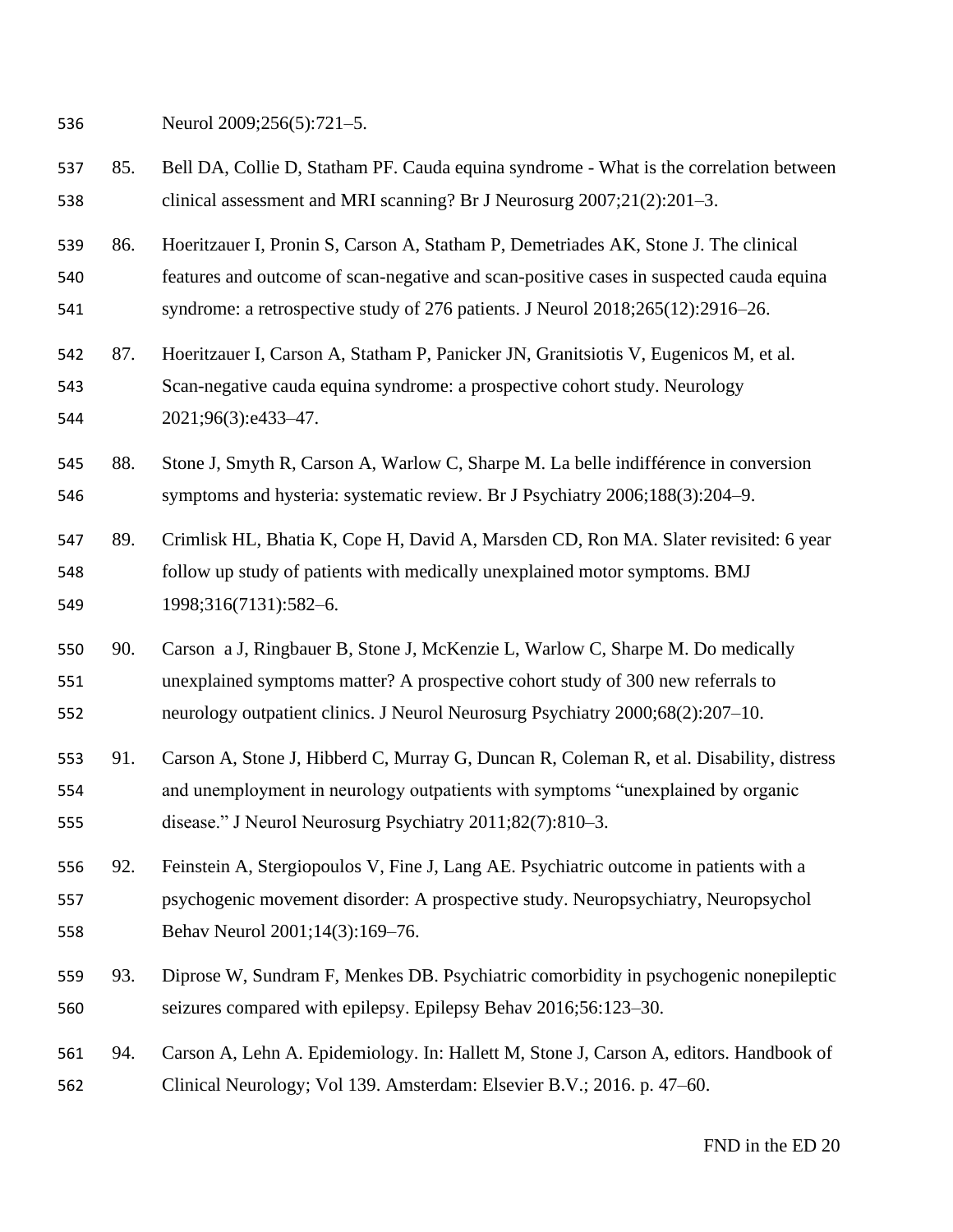95. Tolchin B, Baslet G, Dworetzky B. Psychogenic seizures and medical humor: Jokes as a damaging defense. Epilepsy Behav 2016;64(Pt A):26–8. 96. Wei D, Garlinghouse M, Li W, Swingle N, Samson KK, Taraschenko O. Utilization of brain imaging in evaluating patients with psychogenic nonepileptic spells. Epilepsy Behav 2018;85:177–82. 97. Howard L, Wessely S, Leese M, Page L, McCrone P, Husain K, et al. Are investigations anxiolytic or anxiogenic? A randomised controlled trial of neuroimaging to provide reassurance in chronic daily headache. J Neurol Neurosurg Psychiatry 2005;76(11):1558– 64. 98. Sethi NK, Stone J, Edwards MJ. Trick or treat? Showing patients with functional (psychogenic) motor symptoms their physical signs. Neurology 2013;80(9):869. 99. Sharpe M, Walker J, Williams C, Stone J, Cavanagh J, Murray G, et al. Guided self-help for functional (psychogenic) symptoms. Neurology 2011;77(6):564–72. 100. Espay AJ, Aybek S, Carson A, Edwards MJ, Goldstein LH, Hallett M, et al. Current concepts in diagnosis and treatment of functional neurological disorders. JAMA Neurol 2018;75(9):1132–41. 101. Nielsen G, Buszewicz M, Stevenson F, Hunter R, Holt K, Dudziec M, et al. Randomised feasibility study of physiotherapy for patients with functional motor symptoms. J Neurol Neurosurg Psychiatry 2017;88(6):484–90. 102. Jordbru AA, Smedstad LM, Klungsoyr O, Martinsen EW. Psychogenic gait: a randomized controlled trial on effect on rehabilitation. J Rehabil Med 2014;46(2):181–7. 103. McCormack R, Moriarty J, Mellers JD, Shotbolt P, Pastena R, Landes N, et al. Specialist inpatient treatment for severe motor conversion disorder: A retrospective comparative study. J Neurol Neurosurg Psychiatry 2014;85(8):893–8. 104. Maggio JB, Ospina JP, Callahan J, Hunt AL, Stephen CD, Perez DL. Outpatient Physical Therapy for Functional Neurological Disorder: A Preliminary Feasibility and Naturalistic Outcome Study in a U.S. Cohort. J Neuropsychiatry Clin Neurosci 2020;32(1):85–9.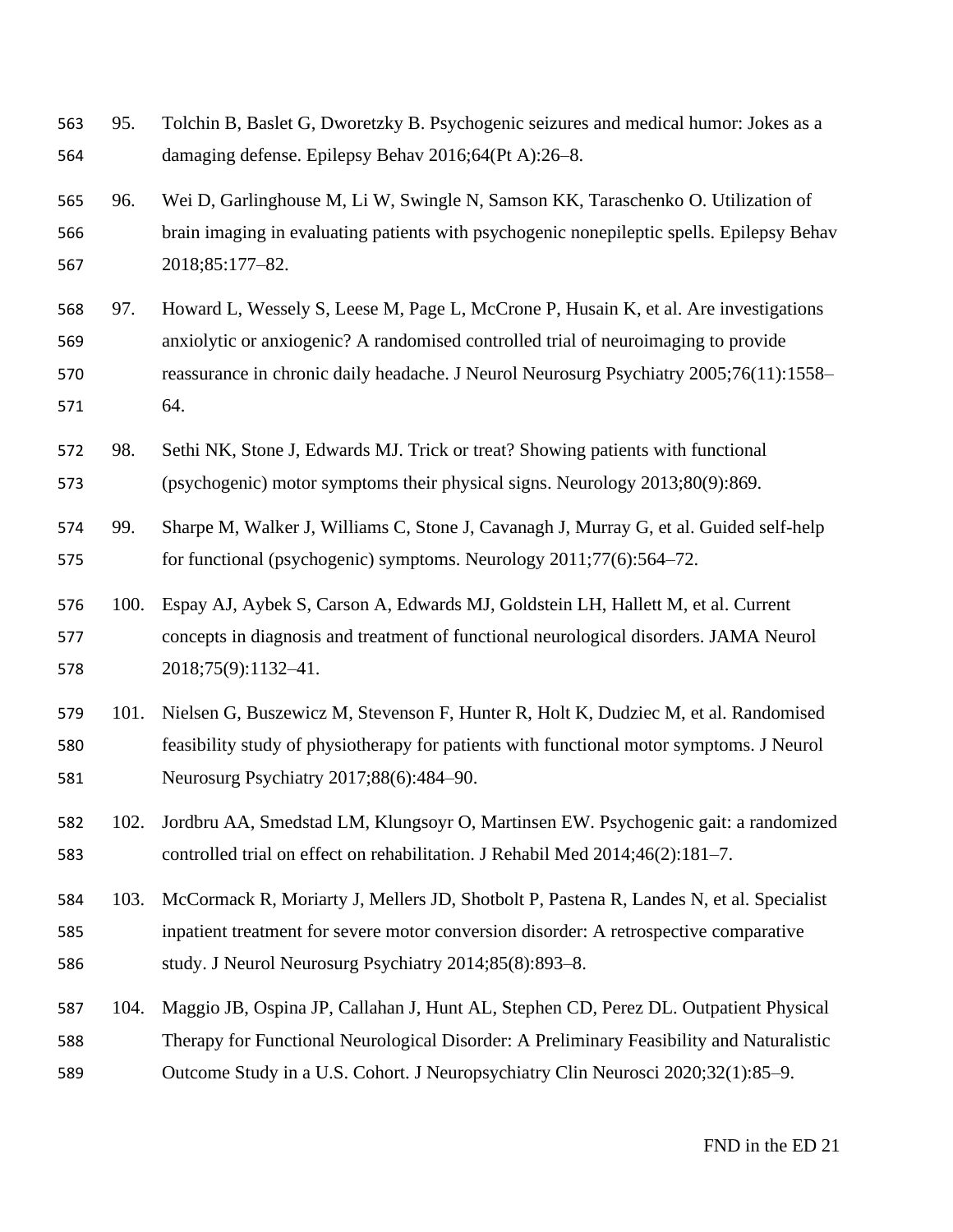- 105. Goldstein LH, Robinson EJ, Mellers JDC, Stone J, Carson A, Reuber M, et al. Cognitive
- behavioural therapy for adults with dissociative seizures (CODES): a pragmatic,
- multicentre, randomised controlled trial. The Lancet Psychiatry 2020;7(6):491–505.
- 
-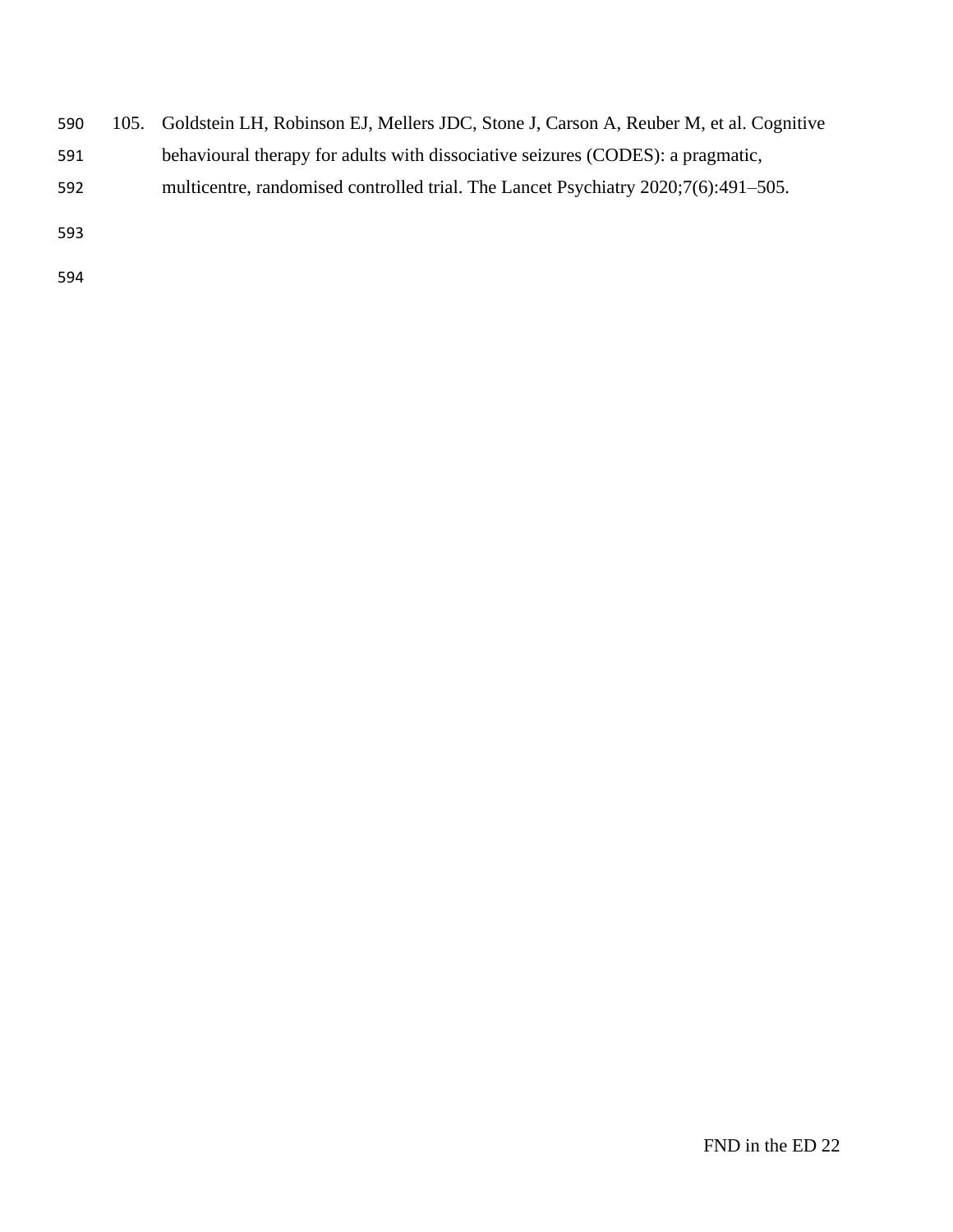| <b>CLINICAL SIGN</b>                               | <b>DESCRIPTION</b>                                                                                                                                                                                                                | RELIABILITY* |
|----------------------------------------------------|-----------------------------------------------------------------------------------------------------------------------------------------------------------------------------------------------------------------------------------|--------------|
| Hoover's sign <sup>20,35-</sup><br>37,39           | Weakness of voluntary hip extension that resolves with<br>voluntary contralateral resisted hip flexion. Difficult to detect in<br>bilateral leg weakness.                                                                         | $+++$        |
| Platysma<br>overactivation $40$                    | Contraction of one side of the platysma, creating the effect of a<br>facial droop.                                                                                                                                                | $++$         |
| Hip abductor sign $37$                             | Return of strength to hip abduction in the weak leg with<br>contralateral hip abduction against resistance                                                                                                                        | $++$         |
| Give-way/collapsing<br>$weakness^{35,41,42}$       | Strength is initially normal and then collapses with resistance.                                                                                                                                                                  | $++$         |
| <b>Dragging</b><br>monoplegic leg <sup>20,35</sup> | Plegic leg is dragged behind body often with hip internal or<br>external rotation and without hip circumduction.                                                                                                                  | $++$         |
| <b>Drift without</b><br>pronation <sup>35,43</sup> | Isolated downward arm-drift without associated pronation.                                                                                                                                                                         | $+$          |
| Global pattern of<br>weakness <sup>35,44</sup>     | Equal weakness of both flexor and extensor muscles, both<br>proximally and distally.                                                                                                                                              | $+$          |
| <b>Motor</b><br>Inconsistencies <sup>45</sup>      | Inability to produce one movement, while using the same<br>muscles to produce a different movement. For example, a patient<br>may have difficulty dorsiflexing while supine, but be able to<br>stand on heels without difficulty. | $+$          |

#### 595 Table 1 – Selected clinical signs in functional weakness

597  $+++$  = highly reliable;  $++$  = reliable;  $+=$  suggestive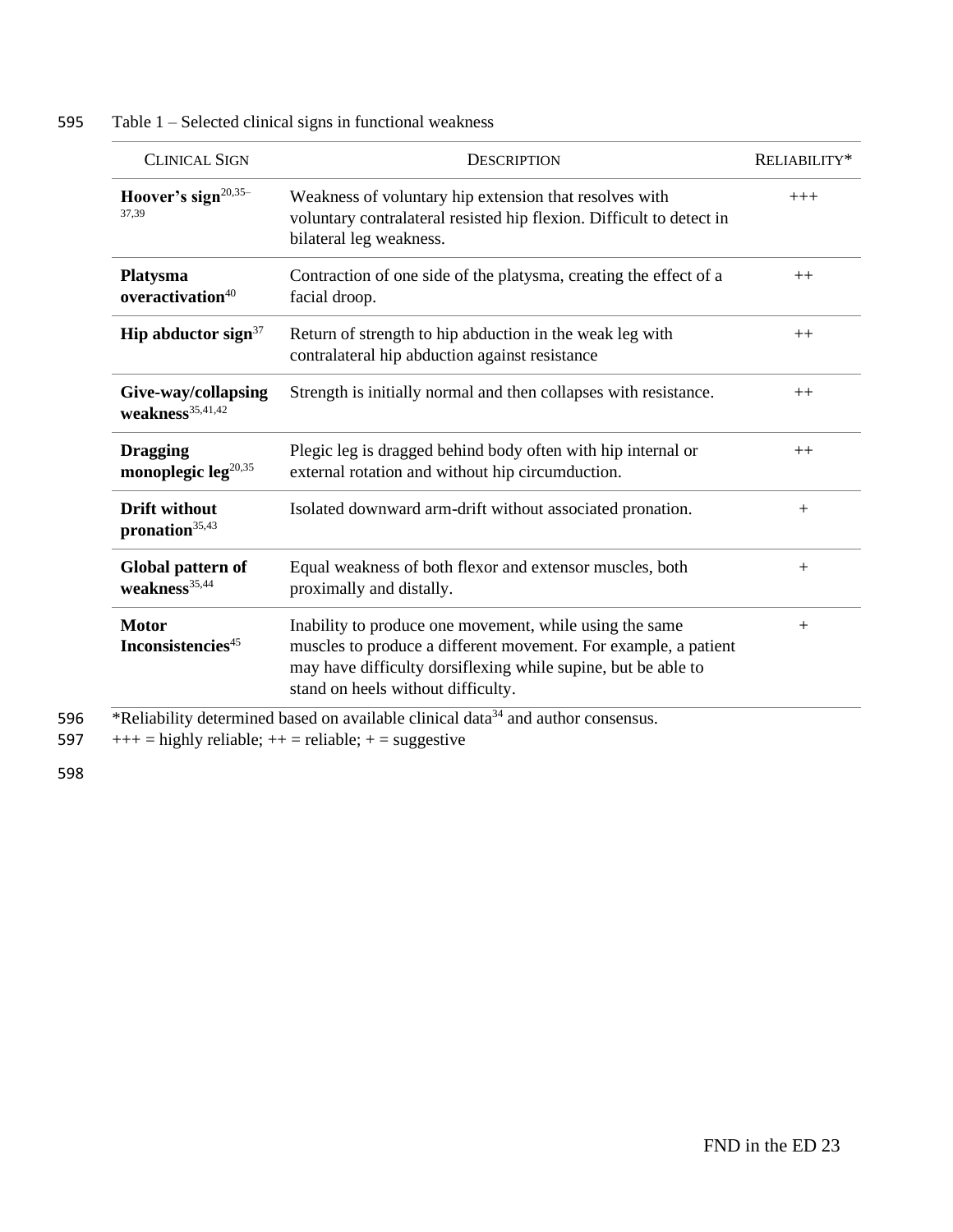| <b>CLINICAL SIGN</b>                                      | <b>NOTES</b>                                                                                                                                                                                                                                                                     | RELIABILITY* |  |
|-----------------------------------------------------------|----------------------------------------------------------------------------------------------------------------------------------------------------------------------------------------------------------------------------------------------------------------------------------|--------------|--|
| <b>Highly suggestive of functional seizures</b>           |                                                                                                                                                                                                                                                                                  |              |  |
| Closed eyelids during<br>ictal peak                       | Patients may actively resist eyelid opening.                                                                                                                                                                                                                                     | $+++$        |  |
| Prolonged duration                                        | Most epileptic seizures will stop spontaneously in 2 minutes or less.<br>Particularly useful if it resolves spontaneously after prolonged duration,<br>without significant post-ictal period. Caution: patients with status<br>epilepticus will have prolonged seizure activity. |              |  |
| Fluctuating course                                        | Movements may wax and wane in intensity or stop and start.                                                                                                                                                                                                                       | $^{++}$      |  |
| Ictal<br>awareness/memory of<br>seizure                   | Only relevant for generalized seizures (abnormal movements of all four<br>limbs). Caution: frontal lobe seizures can involve bizarre movements<br>with retained awareness. Loss of awareness is standard for most<br>functional seizures.                                        | $^{++}$      |  |
| Ictal/Post-ictal<br>weeping                               | Relatively specific for functional seizures, although low sensitivity.<br>May also have other signs of emotional distress.                                                                                                                                                       | $^{++}$      |  |
| Asynchronous limb<br>movements                            | Caution: can also be present in frontal lobe seizures.                                                                                                                                                                                                                           | $++$         |  |
| Side to side head<br>shaking                              | May rarely be present in epileptic seizures. Good differentiator for<br>generalized shaking events only.                                                                                                                                                                         | $^{++}$      |  |
| Response to stimuli<br>during ictal period                | Only applies to generalized shaking attacks.                                                                                                                                                                                                                                     | $^{++}$      |  |
| Highly suggestive of epileptic seizures                   |                                                                                                                                                                                                                                                                                  |              |  |
| Figure of four sign                                       | One arm flexed at elbow, other arm extended at the elbow, usually<br>present just before secondary generalization.                                                                                                                                                               | $^{+++}$     |  |
| Guttural cry / scream                                     | During tonic phase, typically at seizure onset.                                                                                                                                                                                                                                  | $^{++}$      |  |
| Prolonged rigid phase<br>with cessation of<br>respiration | Based on authors' experience.                                                                                                                                                                                                                                                    | $^{++}$      |  |
| Post-ictal stertorous<br>breathing                        | Low-pitched sound from back of throat, like sound from nasal<br>congestion or snoring.                                                                                                                                                                                           | $+++$        |  |
| <b>Unhelpful features common to both</b>                  |                                                                                                                                                                                                                                                                                  |              |  |
| Tongue biting                                             |                                                                                                                                                                                                                                                                                  |              |  |
|                                                           | Injury (although severe burns and shoulder dislocation should prompt consideration of epilepsy)                                                                                                                                                                                  |              |  |
| Urinary incontinence                                      |                                                                                                                                                                                                                                                                                  |              |  |
|                                                           | Attack appearing from sleep / No witnesses to seizure                                                                                                                                                                                                                            |              |  |
| Presence of aura or post-ictal confusion                  |                                                                                                                                                                                                                                                                                  |              |  |
| <b>Breath holding</b>                                     |                                                                                                                                                                                                                                                                                  |              |  |
| High serum lactate after an event <sup>71</sup>           |                                                                                                                                                                                                                                                                                  |              |  |

### 599 Table 2 – Clinical features distinguishing functional from epileptic seizures<sup>38,72</sup> 73,74

600 \*Reliability determined based on available clinical data<sup>73,75–77</sup> and author consensus. 601  $+++$  = highly reliable;  $++$  = reliable;  $+$  = suggestive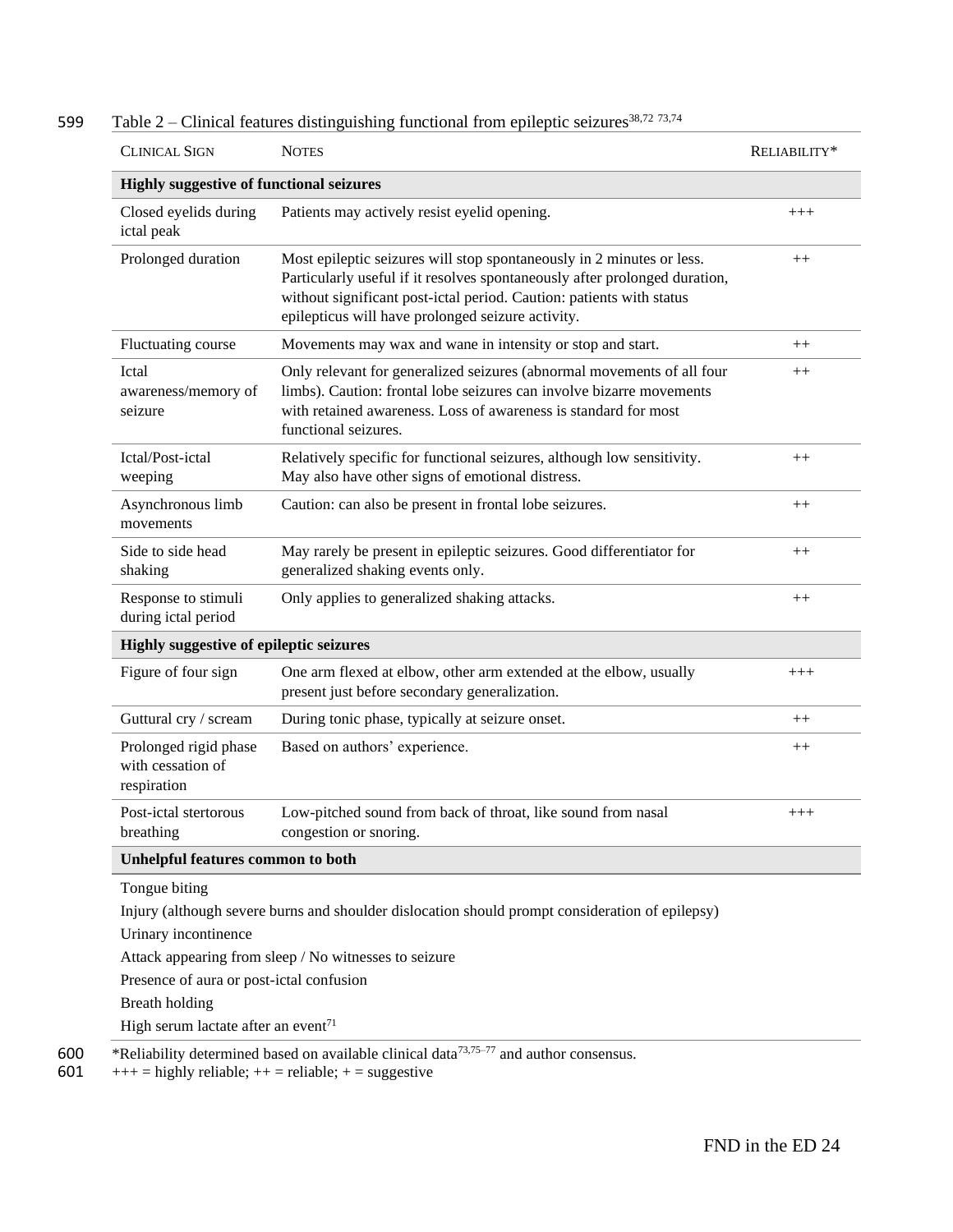#### 602 Table  $3^*$  – FND Diagnostic Pitfalls<sup>74</sup>

- 1. Presence of psychiatric comorbidity: A diagnosis of FND should not be based on the patient having a psychiatric disorder such as anxiety, depression, or a personality disorder.
- 2. Failure to consider structural disease comorbidity: One of the commonest risk factors for FND is the presence of minor or major disease comorbidity such as multiple sclerosis, stroke or epilepsy. Therefore, even in a patient with clear FND, always consider whether they may have an *additional* medical or neurological condition*.*
- 3. Putting too much weight on the presence or absence of 'stress': A diagnosis of FND should not be based on the presence of an obvious life event or stressor, nor should it be discarded due to lack of recent stress. Similarly, just because the patient attributes their symptoms to stress, does not mean this is the case.
- 4. La belle indifférence: I.e., the patient seemingly not caring about their symptoms, is not a reliable marker for FND and occurs just as commonly in structural disorders.<sup>88</sup>
- 5. The patient is not a young female: FND should not be excluded based on demographics. Patients can be male or female, young or elderly, and from diverse socioeconomic backgrounds.
- 6. The patient seems too 'normal': patients with FND may be nice, normal people, too!

603 Adapted by permission from BMJ Publishing Group Limited from "Functional Symptoms in

604 Neurology: mimics and chameleons" by J Stone, M Reuber, and A Carson, 2013, Practical

605 Neurology, 13, p. 104–113.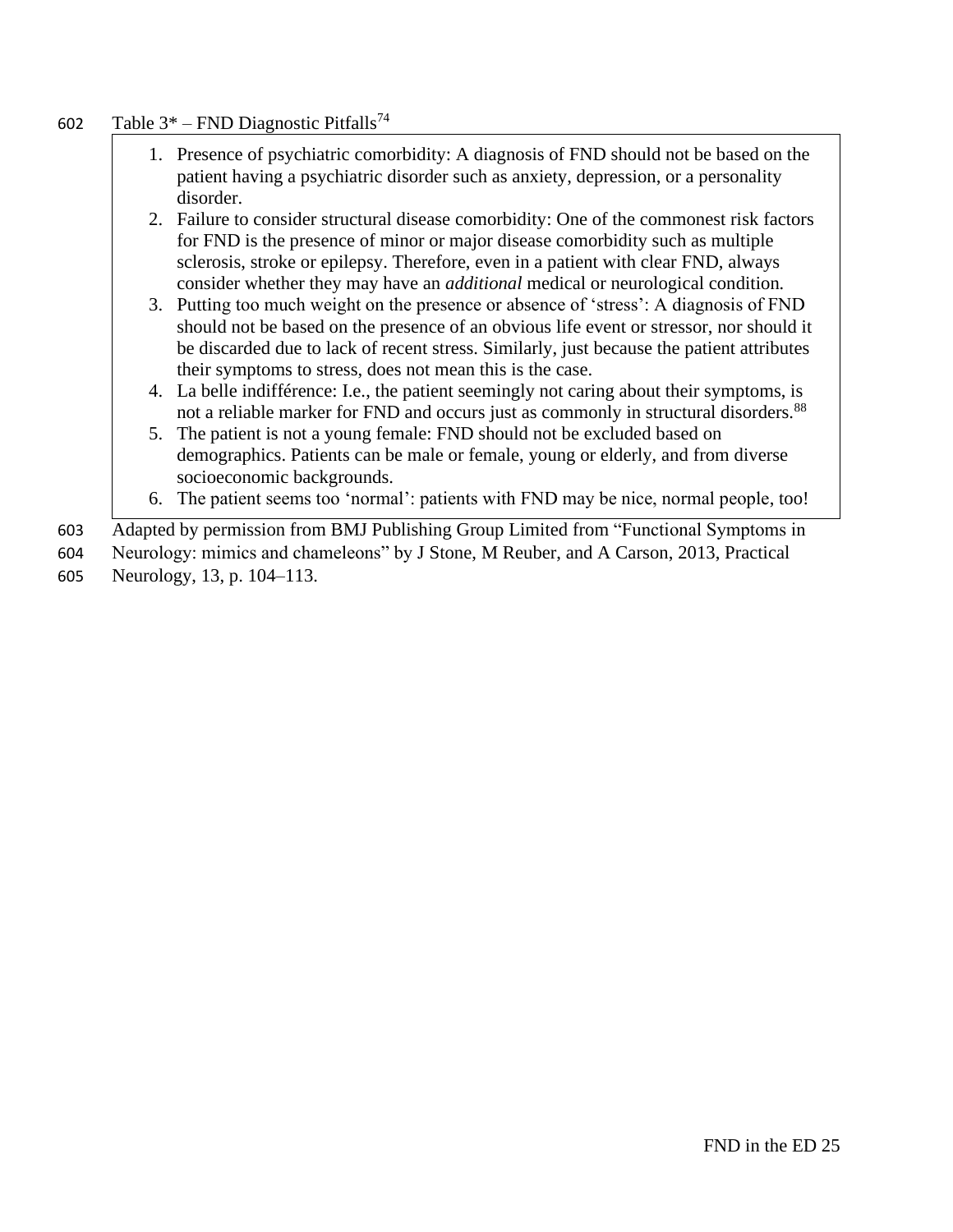| 606 |  |  | Table 4 – Key Elements to Include and to Avoid in Discussing a Possible Diagnosis of FND |  |
|-----|--|--|------------------------------------------------------------------------------------------|--|
|     |  |  |                                                                                          |  |

| DO Include                                                                                                                                                                                                                                                                                                                                                                                           | Avoid                                                                                                                                                                                                                                                                                                                                                                |
|------------------------------------------------------------------------------------------------------------------------------------------------------------------------------------------------------------------------------------------------------------------------------------------------------------------------------------------------------------------------------------------------------|----------------------------------------------------------------------------------------------------------------------------------------------------------------------------------------------------------------------------------------------------------------------------------------------------------------------------------------------------------------------|
| • The name of the diagnosis<br>How the diagnosis was made (including)<br>sharing positive diagnostic signs)<br>• A brief explanation of pathophysiology<br>Tell the patient their symptoms are real<br>and not imagined<br>Emphasize that these symptoms are<br>common<br>Emphasize that symptoms are potentially<br>reversible and therefore could improve<br>Offer further resources to learn more | Only an explanation of what they do <i>not</i><br>have<br>Attributing symptoms to psychological<br>٠<br>problems or stress<br>Saying or inferring that this is 'imagined',<br>$\bullet$<br>'all in their head', or voluntary in some<br>way<br>Misattribution of symptoms<br>$\bullet$<br>Using negative investigations as evidence<br>$\bullet$<br>of the diagnosis |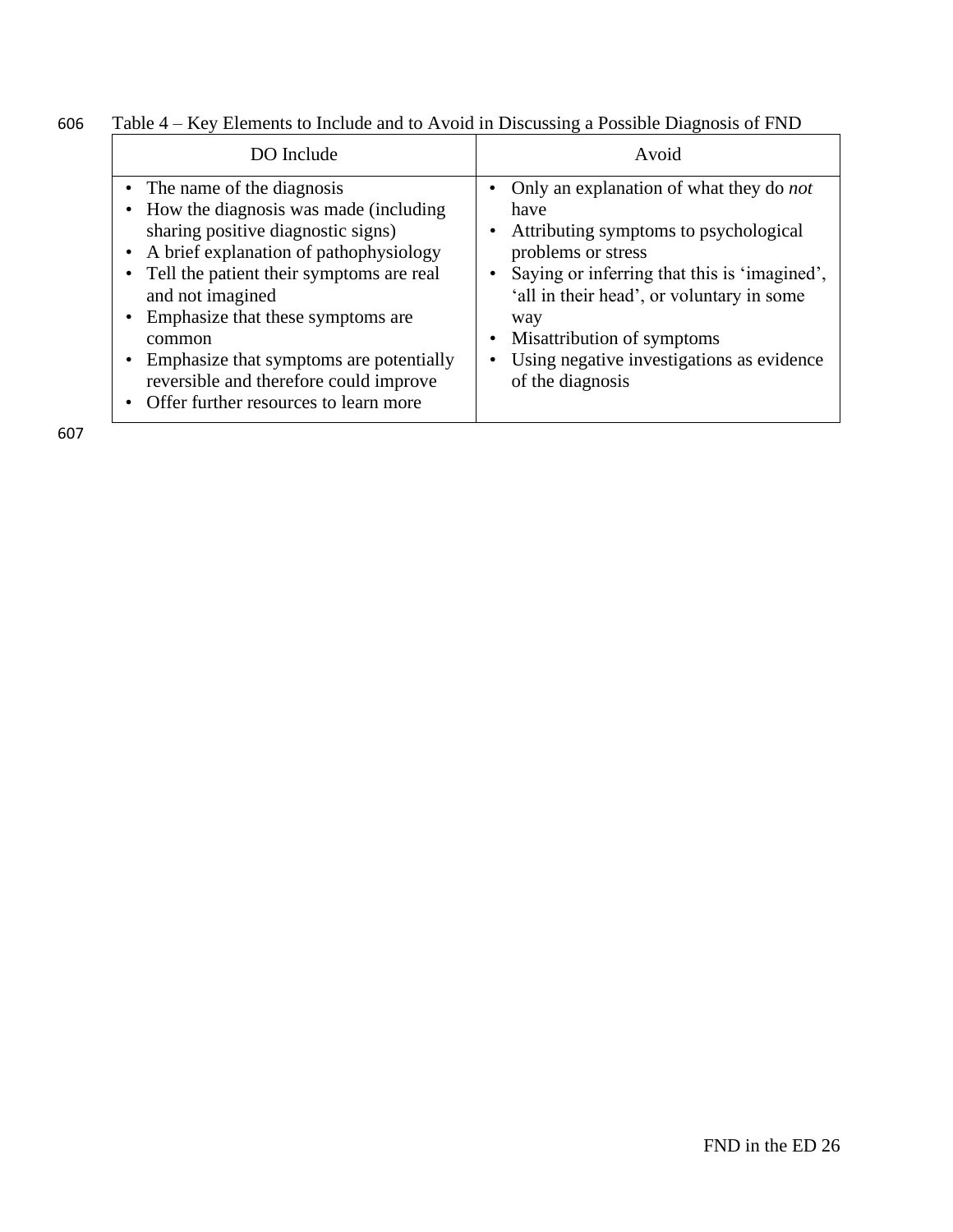| 608 | Table 5 – Examples of ways to explain the diagnosis of possible FND                                                                                                                                                                                          |
|-----|--------------------------------------------------------------------------------------------------------------------------------------------------------------------------------------------------------------------------------------------------------------|
|     | "You likely have functional neurological disorder, or FND, which is causing your weakness. I<br>can see from your examination that your nervous system is not damaged, however it's<br>struggling in getting its messages through.                           |
|     | Can you see how the more you try, the worse your leg weakness gets, but when you are<br>focused on your other leg it works much better? [demonstrate Hoover sign]                                                                                            |
|     | What this tells me is that your brain is having difficulty sending messages to your leg, but that<br>improves when you are distracted.                                                                                                                       |
|     | It's like the opposite of phantom limb pain. Your brain thinks the leg isn't there even though it<br>is.                                                                                                                                                     |
|     | It shows us that there is no damage to your nervous system and the problem is potentially<br>reversible."                                                                                                                                                    |
|     | "Seizures/Attacks in FND are caused by a 'trance-like' state in the brain called dissociation.<br>The brain shuts itself down temporarily, often in response to a 'red-alert' state and this<br>becomes a reflex or habit, which is why it keeps happening." |
| 609 |                                                                                                                                                                                                                                                              |
| 610 |                                                                                                                                                                                                                                                              |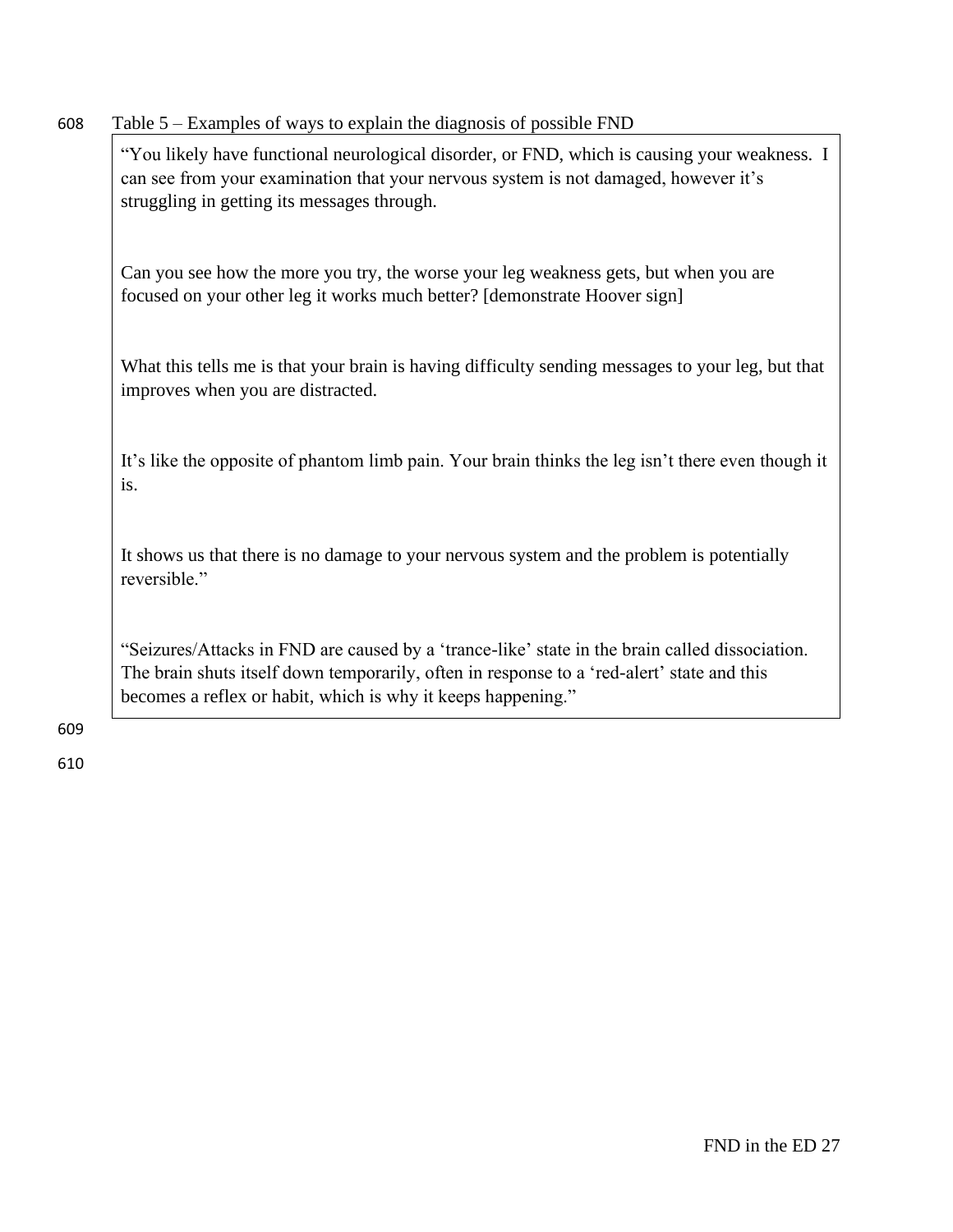- Figure 1\* Decreased functional connectivity between the right temporo-parietal junction and bilateral
- sensorimotor regions in patients with functional movement disorder.



- 
- \*Reproduced from Maurer CW, LaFaver K, Ameli R, Epstein SA, Hallett M, Horovitz SG. Impaired self-
- agency in functional movement disorders: A resting-state fMRI study. Neurology. 2016;87(6):564-570.
- https://n.neurology.org/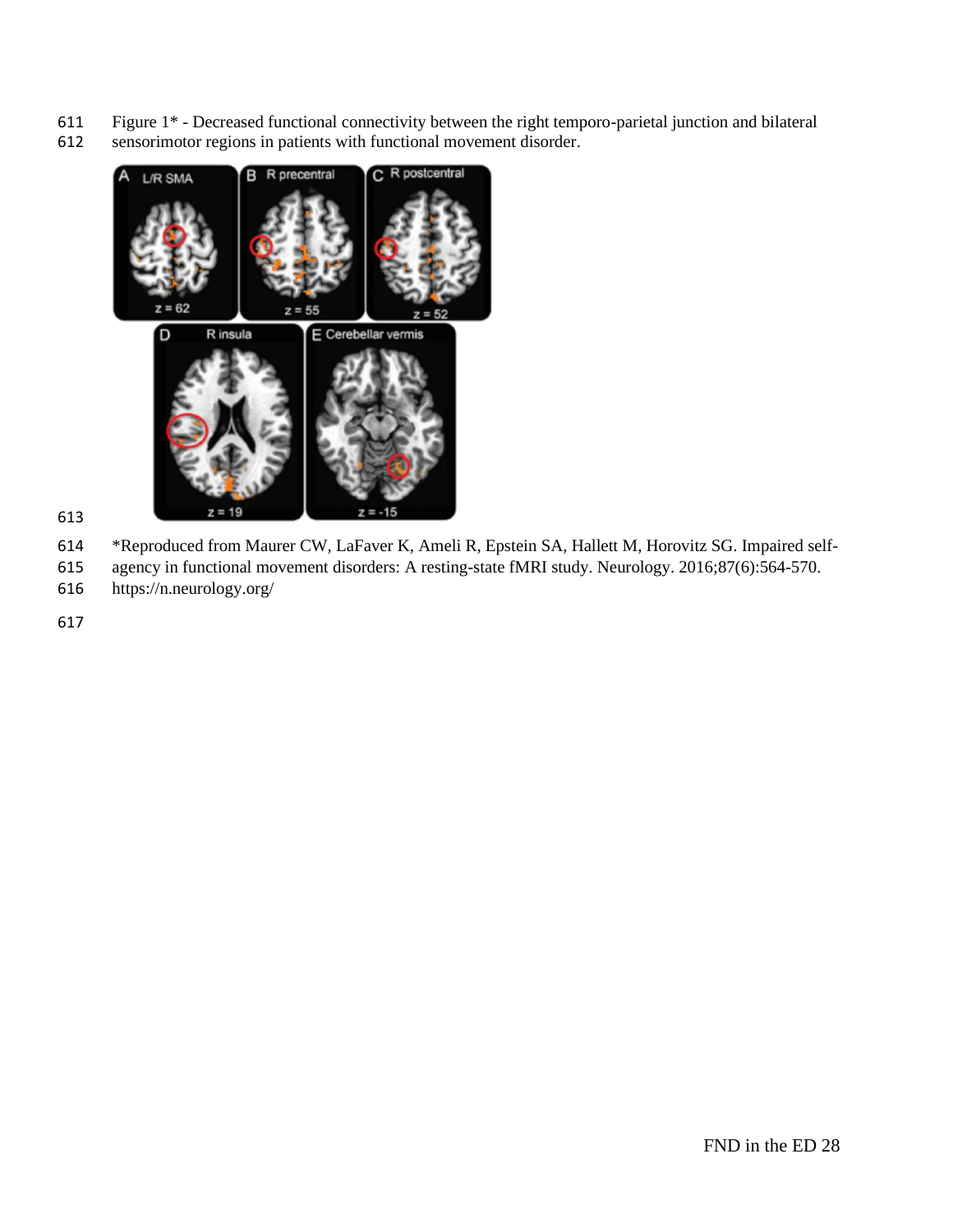



 Top left: Hip abductor sign – weak left hip abduction. Top right: Hip abductor sign – strength in left hip returns to normal with abduction of right hip. Bottom left: Hoover's sign – weak left hip extension. Bottom right: Hoover's sign – strength in left hip extension returns to normal with right hip flexion.